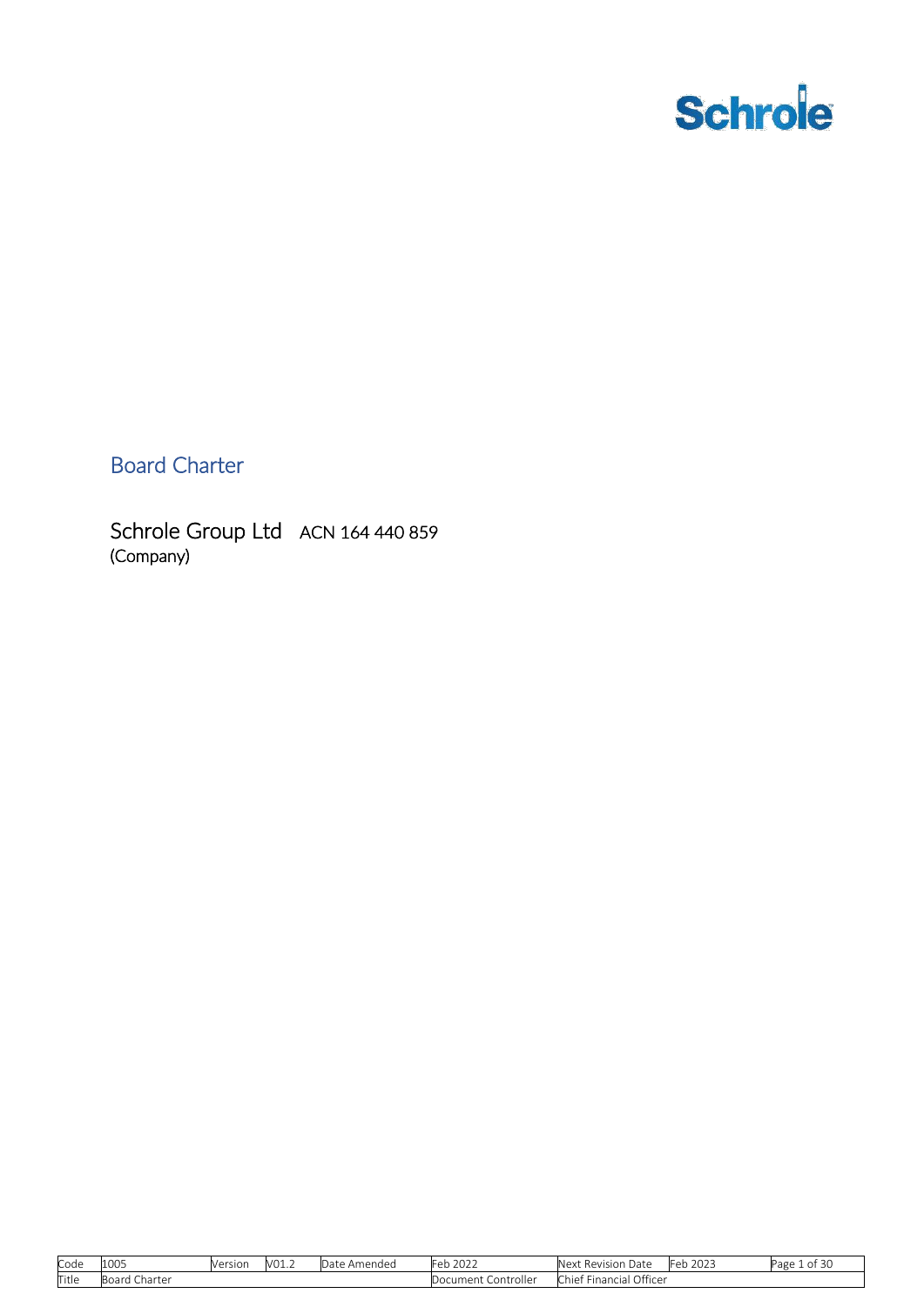# Table of Contents

| Clause |                                      | Page No      |
|--------|--------------------------------------|--------------|
|        | <b>BOARD CHARTER</b>                 | $\mathbf{1}$ |
|        | PART A - DEFINING GOVERNANCE ROLES 5 |              |
| 1.     |                                      |              |
| 2.     |                                      |              |
| 2.1    |                                      |              |
| 2.2    |                                      |              |
| 2.3    |                                      |              |
| 2.4    |                                      |              |
| 2.5    |                                      |              |
| 2.6    |                                      |              |
| 3.     |                                      |              |
| 3.1    |                                      |              |
| 3.2    |                                      |              |
| 3.3    |                                      |              |
| 3.4    |                                      |              |
| 4.     |                                      |              |
| 4.1    |                                      |              |
| 4.2    |                                      |              |
| 5.     |                                      |              |
| 6.     |                                      |              |
|        |                                      | 16           |
| 1.     |                                      | 16           |
| 1.2    |                                      |              |
| 1.3    |                                      |              |
| 1.4    |                                      |              |
| 1.5    |                                      |              |
| 1.6    |                                      |              |
| 1.7    |                                      |              |
| 1.8    |                                      |              |
| 2.     |                                      |              |
| 2.1    |                                      |              |
| 2.2    |                                      |              |
| 3.     | Board papers                         |              |
| 3.1    |                                      |              |
| 3.2    |                                      |              |
| 4.     |                                      | 18           |
| 5.     |                                      |              |
| 6.     |                                      |              |
|        |                                      |              |

| Code  | 1005             | Version | V01.2 | Amendeo<br>Date | 222<br><br>+eb.<br>ZUZZ | Next<br>Date<br>Revision                   | $\bigcap$<br>$-$<br>⊩≏⊳<br>2023 | $\sim$<br>∍age<br>0Ť<br>$\sim$ |
|-------|------------------|---------|-------|-----------------|-------------------------|--------------------------------------------|---------------------------------|--------------------------------|
| Title | Charter<br>Board |         |       |                 | Controller<br>Document  | Officer<br>$\sim$ $-$<br>Chie<br>Financial |                                 |                                |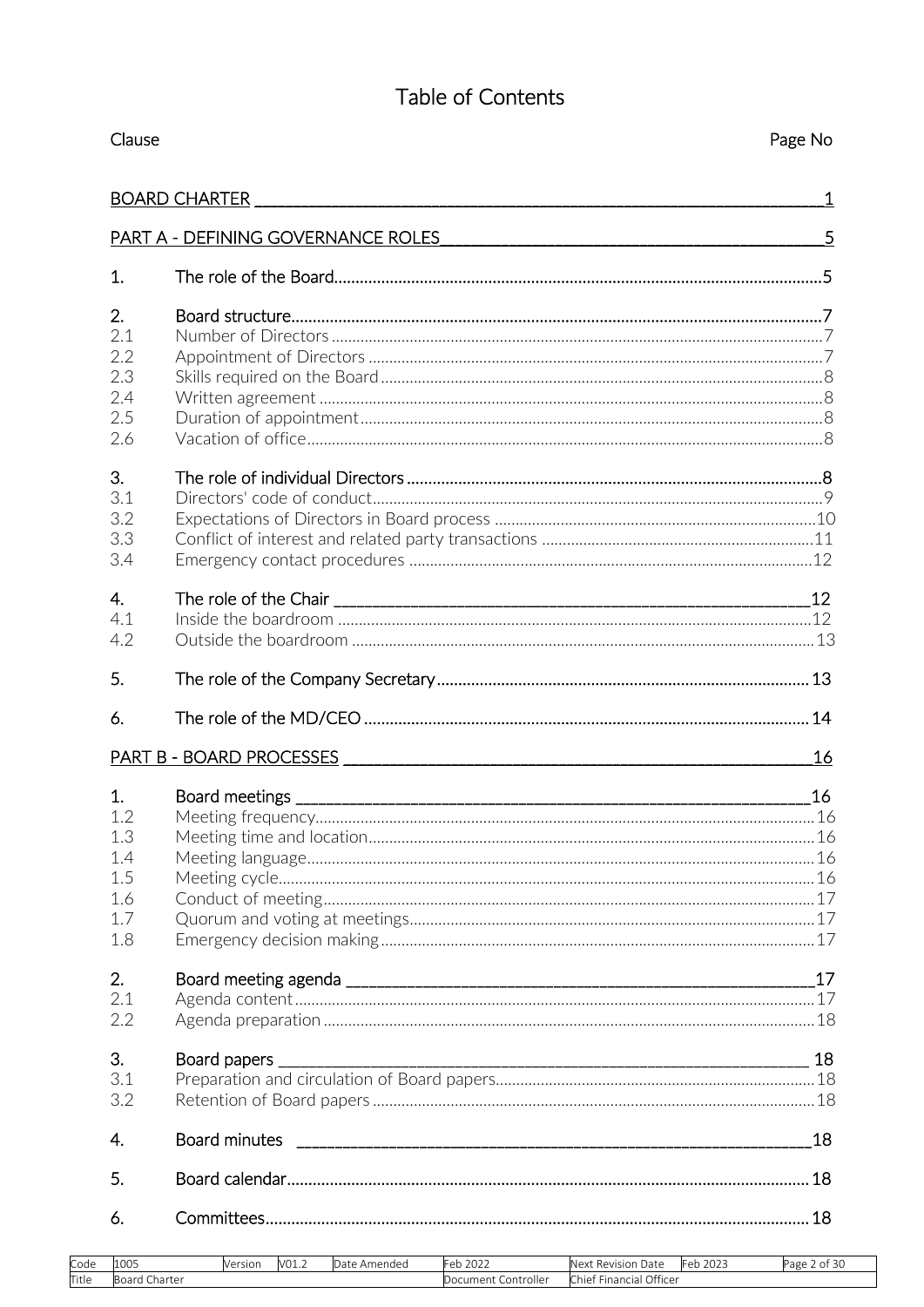## Table of Contents

| Clause                                |                                                                 | Page No |
|---------------------------------------|-----------------------------------------------------------------|---------|
|                                       |                                                                 | 20      |
| 1.                                    |                                                                 |         |
| 2.<br>2.1<br>2.2                      |                                                                 |         |
| 2.3                                   |                                                                 |         |
| 3.                                    |                                                                 |         |
| 4.                                    |                                                                 |         |
| 5.<br>5.1<br>5.2                      |                                                                 |         |
|                                       |                                                                 | 25      |
| 1.<br>1.1<br>1.2<br>1.3<br>1.4        |                                                                 |         |
| 2.<br>2.1<br>2.2<br>2.3<br>2.4        |                                                                 |         |
| 3.<br>3.1<br>3.2<br>3.3<br>3.4<br>3.5 |                                                                 | 27      |
| 4.<br>4.1<br>4.2<br>4.3<br>4.4<br>4.5 |                                                                 |         |
| 5.                                    |                                                                 |         |
| 6.                                    |                                                                 |         |
|                                       |                                                                 |         |
|                                       | ANNEXURE B - FURTHER EXECUTIVE DIRECTOR REMUNERATION DETAILS 31 |         |

| Code  | 1005   | Version | V01.2 | Amendec<br>. | 2021<br>'Feb<br>ZUZZ   | Date<br>Revision<br>Nex       | 202<br>. .<br>-⊫≏ | $\overline{3}$<br>$\sim$<br>∙age<br>. OH |
|-------|--------|---------|-------|--------------|------------------------|-------------------------------|-------------------|------------------------------------------|
| Title | harter |         |       |              | Controller<br>Jocument | Officer<br>Financial<br>Chief |                   |                                          |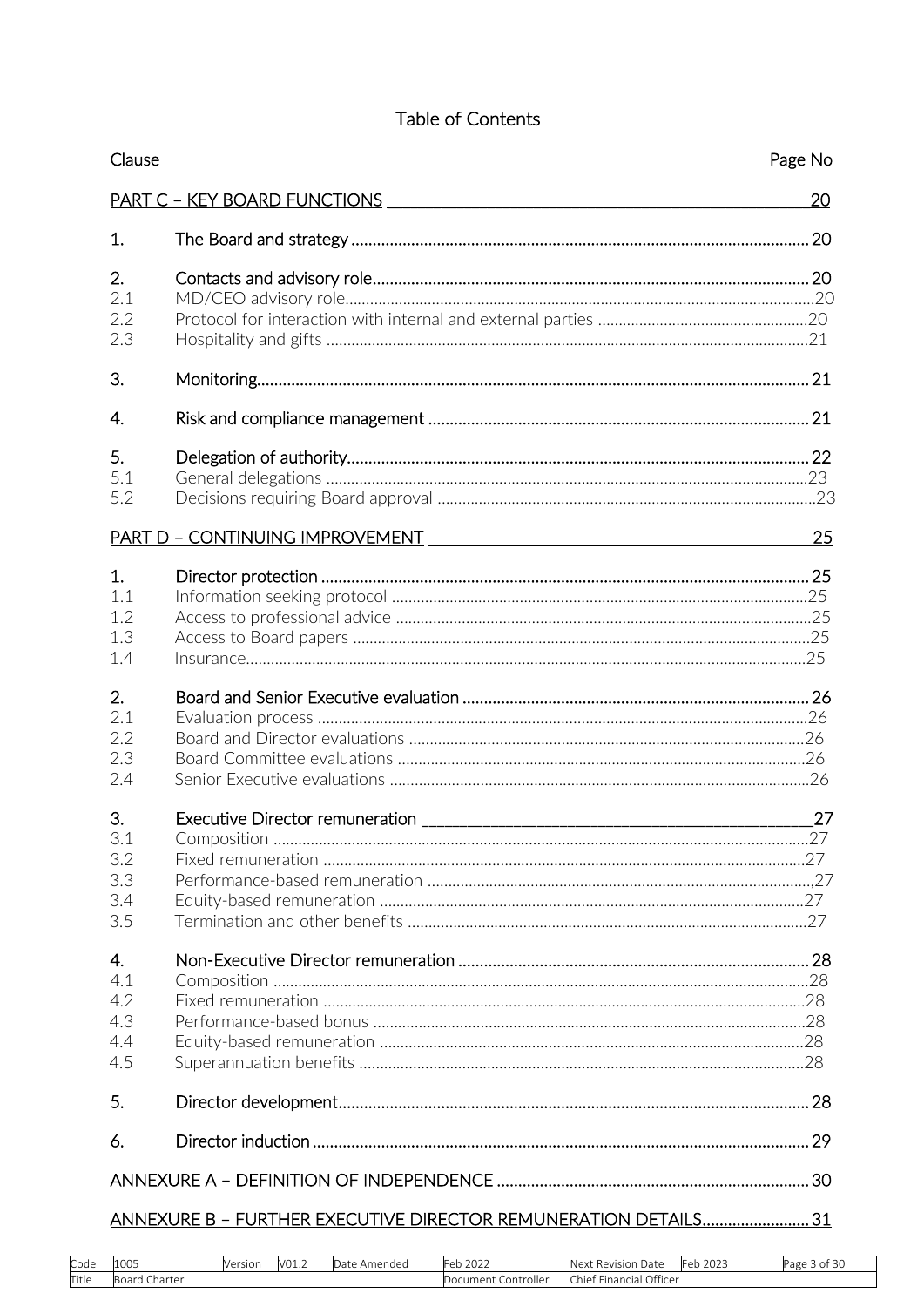# BOARD CHARTER

## <span id="page-3-0"></span>**Introduction**

The Board of the Company (**Board**) has the ultimate responsibility to its shareholders for the strategy and performance of the Company in general. The Board is dedicated to fulfilling these duties in a lawful and professional manner, and with the utmost integrity and objectivity. As such, the Board actively pursues best practice governance processes.

Good governance policies and processes are critical for ensuring that the Company is governed in the best interests of the Company as a whole. With this point in mind, the Board has decided to articulate and formalise the corporate governance framework within which the Company operates.

This document outlines the Company's corporate governance policy in the form of a Board Charter, which is a written policy document that defines the respective roles, responsibilities, and authorities of the Board, both individually and collectively, and of management in setting the direction, management, and the control of the organisation. As such, it establishes the guidelines within which the Directors and Officers are to operate as they carry out their respective roles. It does not in any way constitute legal advice or act as a substitute for legal advice.

The Board is cognisant of the Company's current size, nature, and scale of activities and that it currently may not comply with all the Corporate Governance Principles and Recommendations  $(4<sup>th</sup> Edition)$  published by the ASX Corporate Governance Council. However, the Company will state in its Annual Report its current position on these matters and a regular review will be undertaken to assess the applicability of the current procedures.

The purpose of this Board Charter is to document the policies upon which the Board has decided to meet its legal and other responsibilities.

The Company's Board Charter has four major sections:

- (a) Part A Defining Governance Roles;
- (b) Part B Board Processes;
- (c) Part C Key Board Functions; and
- (d) Part D Continuing Improvement.

While it is acknowledged that good governance is an important component of a successful company, it is also recognised that it is contingent upon the context in which it is practiced. Therefore, corporate governance needs to be a dynamic process. This Charter will need to be regularly reviewed and updated to reflect changes in the legal framework within which the Company operates, and amendments and developments in Board policies and procedures. It is the responsibility of the Company Secretary to ensure that the Board is consulted regarding any changes and updates, that the Charter is kept current and is reviewed and amended on a yearly basis, and that all Board members are provided with the latest versions of the Charter.

The Company recognises the overriding importance of its legal obligations which arise from various sources. Accordingly, nothing in this Charter must conflict with the Company's Constitution (Constitution), the Corporations Act or the ASX Listing Rules. If such a conflict occurs, the Constitution, Corporations Act and the ASX Listing Rules shall prevail.

Any reference to gender in this Charter should be interpreted as applicable to both males and females.

| Code  | 1005                          | Versior | 101<br>VUI.∠ | .)ate<br>Amended | 2022<br>~≏r<br>U M       | ∴Mev<br>Revision<br>Date                           | 2023<br>⊦er<br>. | - -<br>Page<br>0Ť<br>.<br>$\sim$ |
|-------|-------------------------------|---------|--------------|------------------|--------------------------|----------------------------------------------------|------------------|----------------------------------|
| Title | Boar<br>Charter<br>. <b>.</b> |         |              |                  | Controller<br>Document : | Officer<br><b>COLUM</b><br>-<br>Financial<br>Chief |                  |                                  |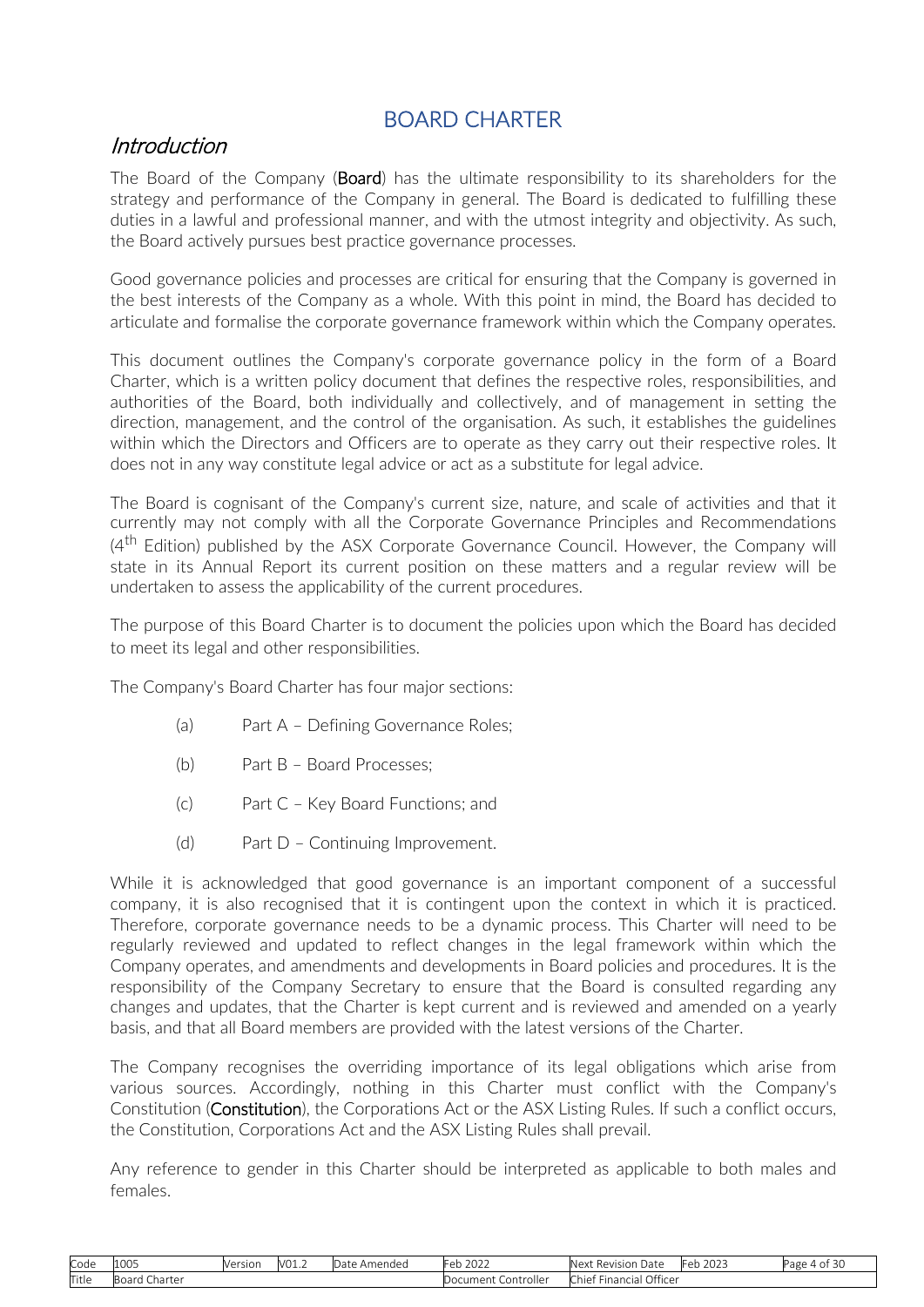# PART A - DEFINING GOVERNANCE ROLES

## <span id="page-4-0"></span>1. The role of the Board

The Board is ultimately responsible for all matters relating to the running of the Company.

The Board's role is to govern the Company rather than to manage it. In governing the Company, the Directors must act in the best interests of the Company as a whole. It is the role of Senior Management to manage the Company in accordance with the direction and delegations of the Board and the responsibility of the Board to oversee the activities of management in carrying out these delegated duties. Thus, except when dealing with specific management delegations of individual Directors (particularly Executive Directors), it is misleading to refer to the management function of the Board.

The Board has the final responsibility for the successful operations of the Company. In general, it is responsible for, and has the authority to determine, all matters relating to the policies, practices, management, and operations of the Company. It is required to do all things that may be necessary to be done to carry out the objectives of the Company. In carrying out its governance role, the main task of the Board is to drive the performance of the Company. The Board must also ensure that the Company complies with all its contractual, statutory and any other legal obligations, including the requirements of any regulatory body.

Without intending to limit this general role of the Board, the principal functions and responsibilities of the Board include the following:

- (a) providing leadership to the Company by:
	- (i) defining the Company's purpose.
	- (ii) setting the risk appetite within which the Board expects management to operate.
	- (iii) guiding the development of an appropriate culture and values for the Company through the establishment and review of a Statement of Values, Codes of Conduct, rules, and procedures to enforce ethical behaviour and provide guidance on appropriate work methods; and
	- (iv) always acting in a manner consistent with the Company's culture and Code of Conduct and Statement of Values.
- (b) overseeing the development and implementation of an appropriate strategy consistent with the Company's values by:
	- (i) working with the Senior Management team to ensure that an appropriate strategic direction and array of goals are in place.
	- (ii) regularly reviewing and amending or updating the Company's strategic direction and goals.
	- (iii) ensuring that an appropriate set of internal controls are implemented and reviewed regularly.
	- (iv) when required, overseeing planning activities including the development and approval of strategic plans, annual plans; annual

| Code  | 1000<br>LUUS  | Version | V01. | Amended '<br>Date | Feb<br>2022<br>2022 | Next Revision Date      | Feb<br>2023 | . of 30<br><sup>D</sup> age |
|-------|---------------|---------|------|-------------------|---------------------|-------------------------|-------------|-----------------------------|
| Title | Board Charter |         |      |                   | Document Controller | Chief Financial Officer |             |                             |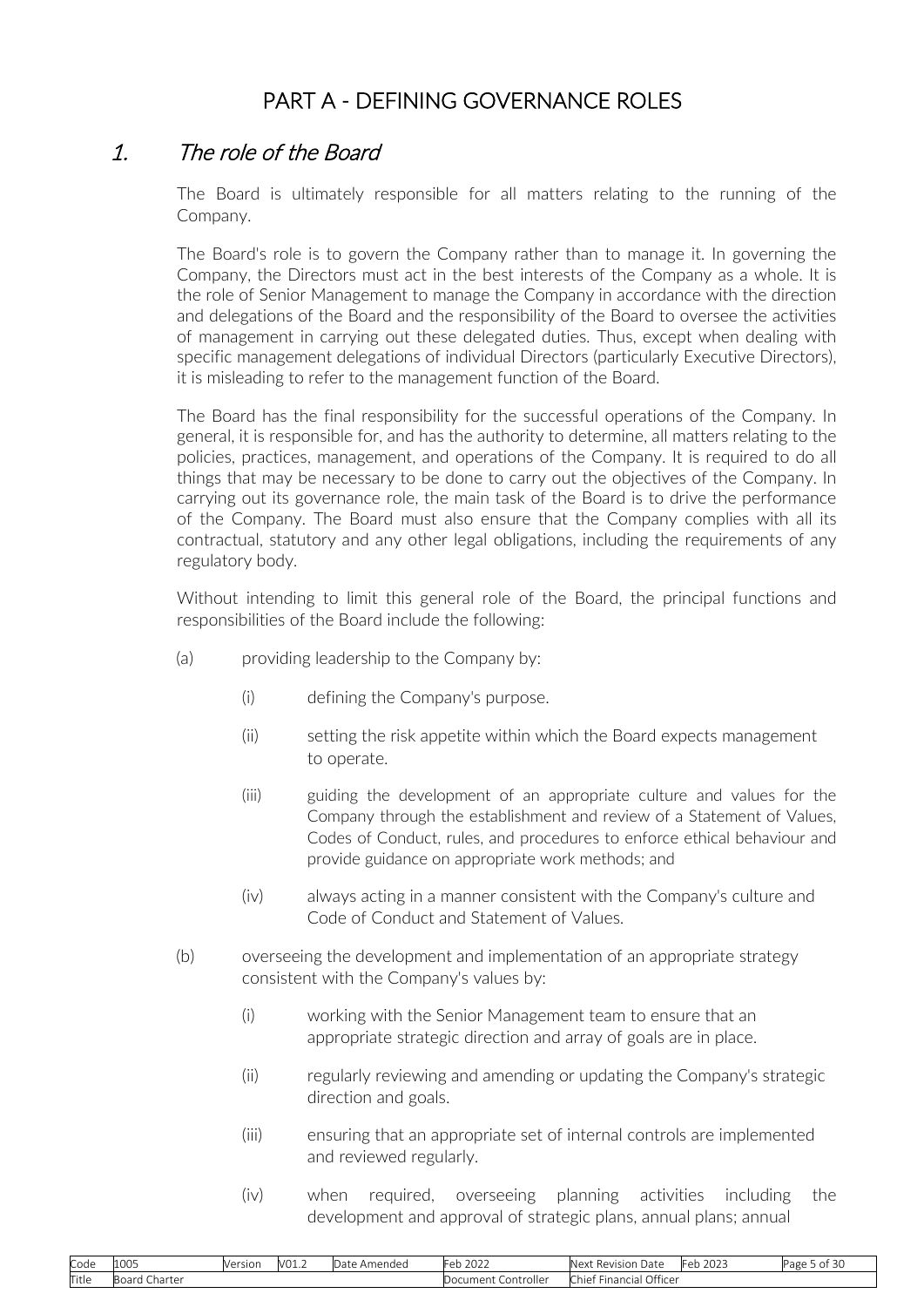corporate budgets and long-term budgets including operating budgets, capital expenditure budgets and cash flow budgets.

- (v) reviewing the progress and performance of the Company in meeting these plans and corporate objectives, including reporting the outcome of such reviews on at least an annual basis.
- (c) overseeing the control and accountability systems that ensure the Company is progressing towards the goals set by the Board and in line with the Company's purpose, Statement of Values, risk appetite, the agreed corporate strategy, legislative requirements, and community expectations.
- (d) ensuring corporate accountability to the shareholders primarily through adopting an effective shareholder communications strategy, encouraging effective participation at general meetings and, through the Chair, being the key interface between the Company and its shareholders.
- (e) ensuring the integrity of the Company's accounting systems, including the external audit.
- (f) ensuring robust and effective risk management (of both financial and nonfinancial risks), compliance and control policies and systems (including legal compliance) are in place and operating effectively.
- (g) appointing, and where necessary removing and/or replacing, the Chair.
- (h) being responsible for the Company's senior management and personnel including:
	- (i) directly managing the performance of the Chief Executive Officer (CEO) including:
		- (A) appointing and remunerating the CEO.
		- (B) providing advice and counsel to the CEO including formal reviews and feedback on his or her performance; and
		- (C) overseeing the development or removal of the CEO, where necessary.
	- (ii) ratifying the appointment, the terms, and conditions of the appointment and, where appropriate, removal of the Chief Financial Officer (CFO) and/or Company Secretary and other senior executives.
	- (iii) ensuring appropriate checks are undertaken prior to the appointment of senior executives.
	- (iv) ensuring that an appropriate succession plan for the CEO, CFO and Company Secretary is in place.
	- (v) ensuring an appropriate framework exists for relevant information to be reported by the management to the Board.
	- (vi) where required, challenging management, and holding it to account; and

| Code  | 1000<br>LUUS          | Version | V01.2 | Amended<br>.)ate | 2022<br>⊢eh i              | $\sim$<br>$\overline{\phantom{a}}$<br>Date<br>Next<br>: Revision | $\sim$ $\sim$ $\sim$<br>⊺∩h<br>ZUZJ<br>$\mathbf{L}$ | $ -$<br>Page 6<br>-41<br>D OL |
|-------|-----------------------|---------|-------|------------------|----------------------------|------------------------------------------------------------------|-----------------------------------------------------|-------------------------------|
| Title | .<br>Charter<br>DUCIU |         |       |                  | <br>Controller<br>Document | Officer<br>$\sim$<br>* Financiai J<br>- hief '                   |                                                     |                               |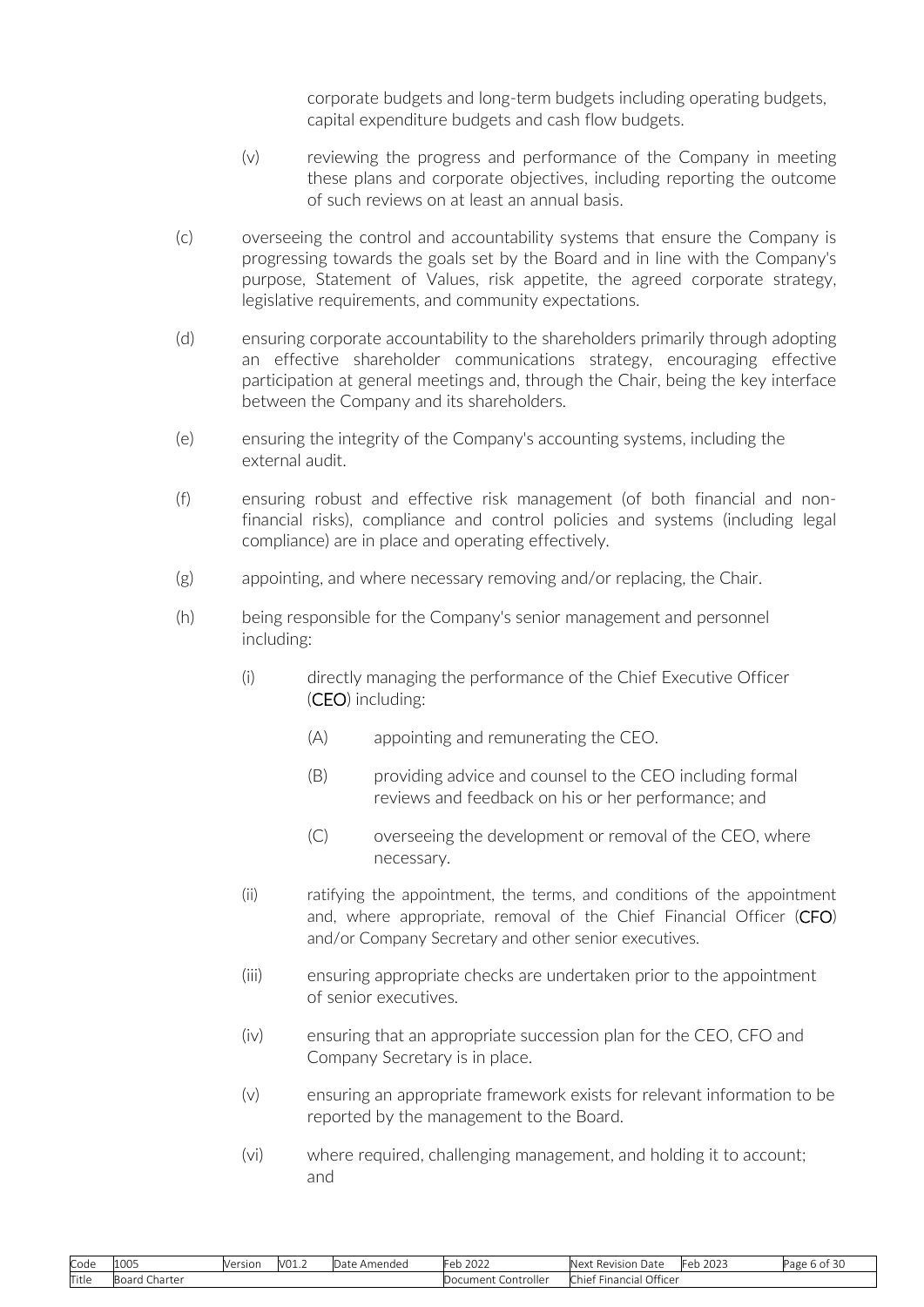- (vii) when required, ensuring appropriate human resource systems (including OH&S systems) are in place to ensure the well-being and effective contribution of all employees.
- <span id="page-6-0"></span>(i) delegating appropriate powers to the CEO, management, and committees to ensure the effective day-to-day management of the business and monitoring the exercise of these powers; and
- (j) making all decisions outside the scope of these delegated powers.

The detail of some Board functions will be handled through Board Committees as and when the size and scale of operations requires such committees. However, the Board as a whole is responsible for determining the extent of powers residing in each Committee and is ultimately responsible for accepting, modifying, or rejecting Committee recommendations.

## 2. Board structure

## 2.1 Number of Directors

The Board has determined that, consistent with the size of the Company and its activities, the Board shall be comprised of a minimum three (3) Directors, two of whom shall be non-executive.

The Board's policy is that most Directors shall be independent, non-executive Directors at a time when the size of the Company and its activities warrants such a structure. This will ensure that all Board discussions or decisions have the benefit of outside views and experience, and that most Directors will be free of any interests or influences that could, or could reasonably be perceived to, materially interfere with the Director's ability to act in the best interests of the Company.

The Board has adopted the definition of independence set out in the ASX Corporate Governance Council Corporate Governance Principles and Recommendations (4<sup>th</sup>) Edition) as set out in Annexure A.

The independence of the Company's Non-Executive Directors will be assessed on an ongoing basis.

In the opinion of the Board, all Directors should bring specific skills and experience that add value to the Company.

When considering the potential reappointment of an existing director, the Board will consider its skills matrix which sets out the mix of skills and diversity that the Board currently has or is looking to achieve in its membership.

When considering vacancies, the Board will consider a candidate's capacity to enhance the skills matrix and experience of the Board.

### 2.2 Appointment of Directors

The Company may, by ordinary resolution, increase or decrease the number of Directors and may also determine in what rotation the increased or decreased number is to go out of office and otherwise in accordance with the Constitution. The Company will undertake appropriate checks before appointing a person or putting someone forward for election as a director, and will provide security holders with all material information in its possession relevant to a decision on whether to elect or re-

| Code  | 1005                   | Version | V01.2 | Date<br>Amendeo | 2022<br>⊢≏ eh             | $\sim$<br>Revision<br>Date<br>Next | 2025<br>≞⊿⊾<br>w | $\sim$<br>ΩŤ<br>eפ∈ |
|-------|------------------------|---------|-------|-----------------|---------------------------|------------------------------------|------------------|---------------------|
| Title | --<br>Charter<br>Board |         |       |                 | . Controller<br>Document. | Officer<br>-inancial<br>Chief      |                  |                     |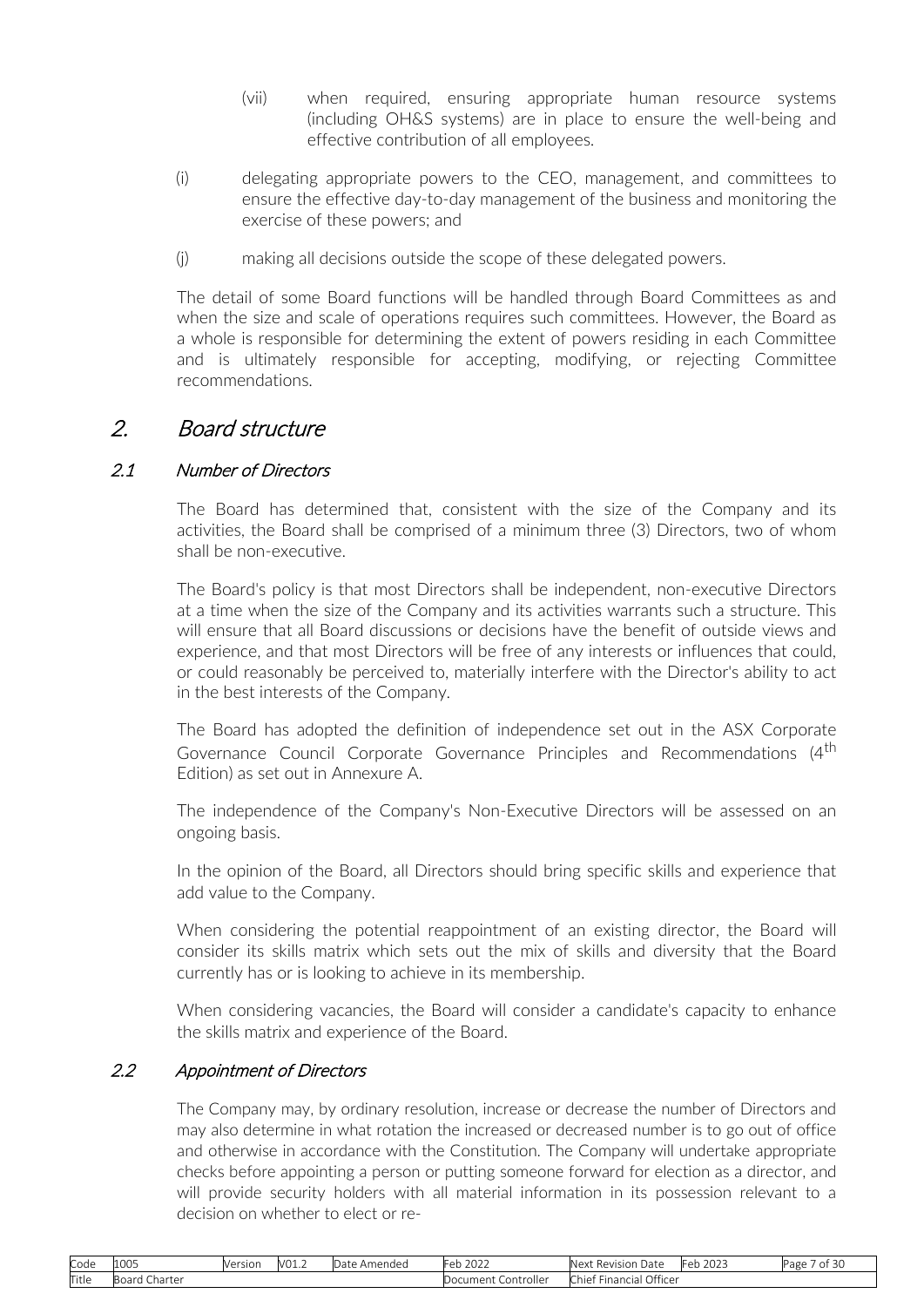elect a director, in accordance with the Remuneration and Nomination Committee Charter.

### <span id="page-7-0"></span>2.3 Skills required on the Board

The Board will review capabilities, technical skills, and personal attributes of its directors. It will normally review the Board's composition against those attributes and recommend any changes in Board composition that may be required. An essential component of this will be the time availability of Directors.

#### 2.4 Written agreement

The Company shall have a written agreement with each Director and senior executive setting out the terms of their appointment. The agreement will be with the Director or senior executive personally unless the Company is engaging a bona fide professional services firm.

Written agreements with Non-Executive Directors will include:

- (a) the requirement to disclose the Director's interests and any matters which could affect the Director's independence.
- (b) the requirement to comply with the Company's corporate governance policies and charters, including the Code of Conduct, the Anti-Bribery and Corruption Policy and the Trading Policy.
- (c) the requirement to notify the Company of, or to seek the Company's approval before accepting, any new role that could impact upon the time commitment expected of the Director or give rise to a conflict of interests.
- (d) the Company's policy on when Directors may seek independent professional advice at the expense of the Company.
- (e) indemnity and insurance arrangements.
- (f) ongoing rights of access to corporate information; and
- (g) ongoing confidentiality obligations.

#### 2.5 Duration of appointment

In the interest of ensuring a continual supply of new talent to the Board, non- executive Directors will serve for a maximum of 10 years unless there are exceptional circumstances. The exception to this policy is that a director who is serving as Chair at the conclusion of the usual maximum term may serve an additional term in that role. If a director has served in their position for more than 10 years, the Board will regularly assess if their independence may have been compromised.

#### 2.6 Vacation of office

Subject to clause [2.5, i](#page-7-0)t is envisaged that Directors shall remain on the Board until required to vacate the office by law or as detailed in the Constitution.

## 3. The role of individual Directors

As members of the peak decision-making body in the Company, Directors share ultimate responsibility for the Company's overall success. Therefore, Directors have an

| Code  | 1005                         | Version | 1/01<br>-VU⊥.∠ | : Amended<br>Date. | 222<br>n k<br>LUZZ,      | -<br>Next<br>Date<br>: Revision     | 2022<br>⊩≏⊳<br>-2023 | $\sim$<br>Page<br>: 8 OT 30 |
|-------|------------------------------|---------|----------------|--------------------|--------------------------|-------------------------------------|----------------------|-----------------------------|
| Title | --<br>. Charter<br>' oard ان |         |                |                    | Controller<br>Document I | Officer<br>-<br>- Chief Financial . |                      |                             |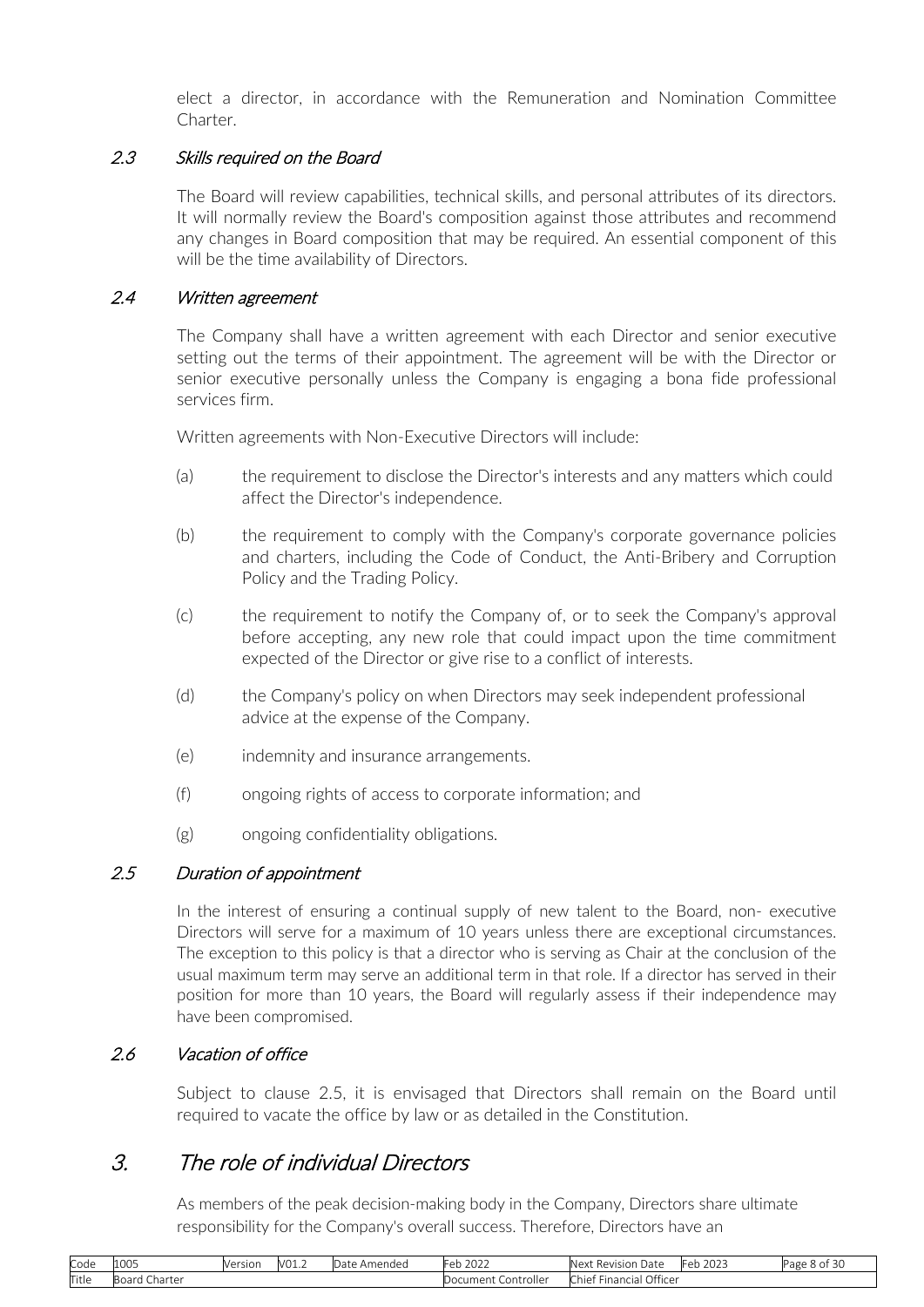<span id="page-8-0"></span>individual responsibility to ensure that the Board is undertaking its responsibilities. Directors need to ensure that the Board is providing:

- (a) leadership to the Company, particularly in the areas of ethics, values, and culture.
- (b) a clear and appropriate strategic direction.
- (c) accountability to key stakeholders, particularly shareholders.
- (d) oversight of the Company's Code of Conduct and other policies.
- (e) oversight of all control and accountability systems including all financial operations and solvency, risk management and compliance with material legal and regulatory requirements.
- (f) an effective senior management team and appropriate personnel policies as and when required; and
- (g) timely and effective decisions on matters reserved to it.

### 3.1 Directors' code of conduct

In accordance with legal requirements and agreed ethical standards, Directors, and key executives of the Company:

- (a) will act honestly, in good faith and in the best interests of the whole Company.
- (b) owe a fiduciary duty to the Company as a whole.
- (c) have a duty to use due care and diligence in fulfilling the functions of office and exercising the powers attached to that office.
- (d) will undertake diligent analysis of all proposals placed before the Board.
- (e) will act with a level of skill expected from directors and key executives of a publicly listed company.
- (f) will use the powers of office for a proper purpose, in the best interests of the Company as a whole.
- (g) will demonstrate commercial reasonableness in decision making.
- (h) will not make improper use of information acquired as Directors and key executives.
- (i) will not disclose non-public information except where disclosure is authorised or legally mandated. $1$
- (j) will keep confidential, information received during the exercise of their duties and such information remains the property of the Company from which it was obtained, and it is improper to disclose it, or allow it to be disclosed, unless that disclosure has been authorised by the person from whom the information is provided or is required by law.
- $(k)$  will not take improper advantage of the position of Director<sup>2</sup> or use the position for personal gain or to compete with the Company.

| Code  | 1005                         | Version | V01. | : Amended<br>Date | 200 <sup>2</sup><br>h - F<br>2022<br>CN. | ___<br>Next<br>: Revision Date    | 2023<br>+eb | .<br>Page 9 of 3u |
|-------|------------------------------|---------|------|-------------------|------------------------------------------|-----------------------------------|-------------|-------------------|
| Title | Charter<br>$\sim$<br>oudiu : |         |      |                   | . Controller<br>Document                 | <b>Financial Officer</b><br>Chief |             |                   |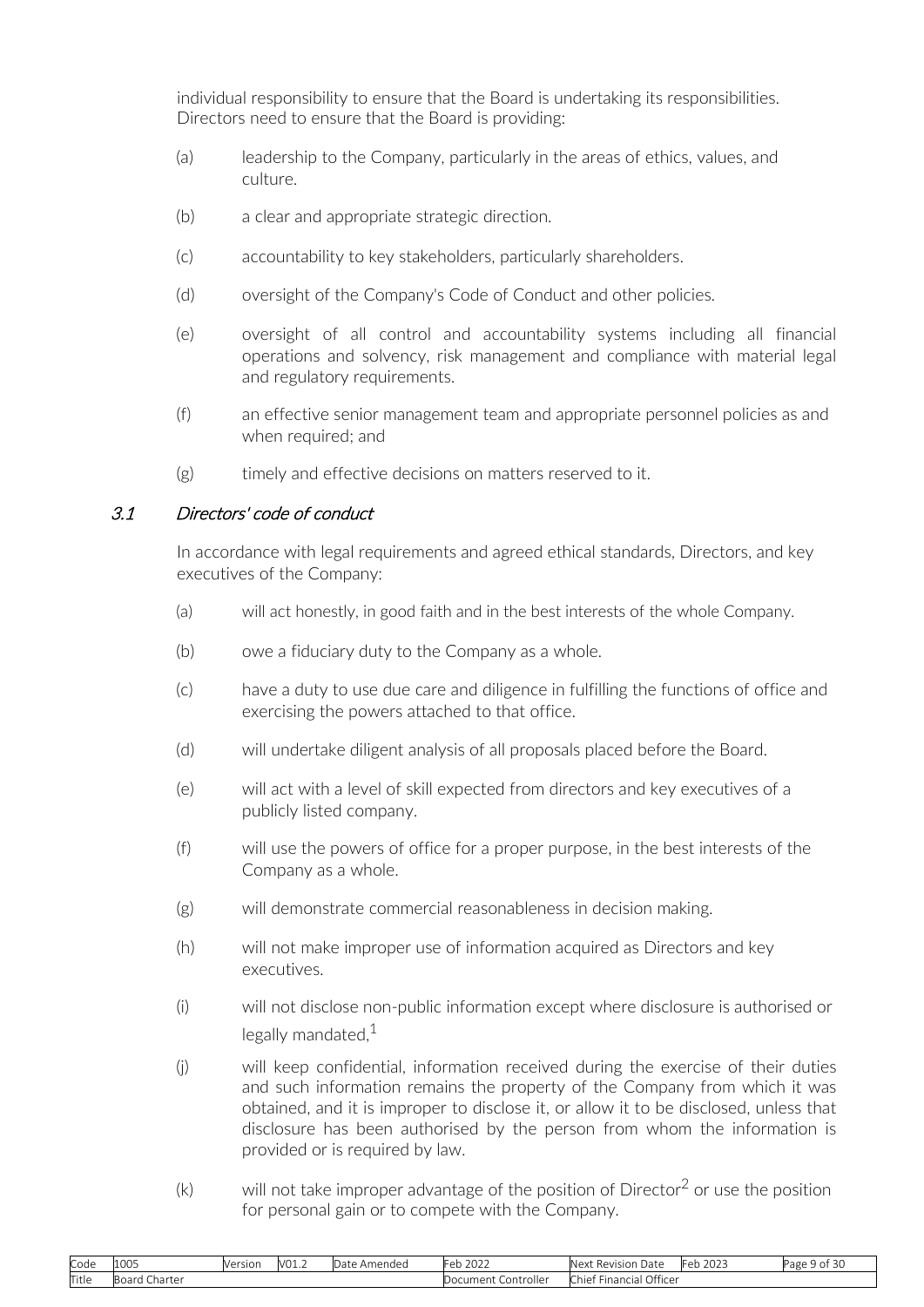- <span id="page-9-0"></span>(l) will not take advantage of Company property or use such property for personal gain or to compete with the Company.
- (m) will protect and ensure the efficient use of the Company's assets for legitimate business purposes  $1$
- (n) will not allow personal interests, or the interest of any associated person, to conflict with the interests of the Company.
- (o) have an obligation to be independent in judgment and actions and directors will take all reasonable steps to be satisfied as to the soundness of all decisions of the Board.
- (p) will make reasonable enquiries to ensure that the Company is operating efficiently, effectively, and legally, towards achieving its goals.
- (g) will not engage in conduct likely to bring discredit upon the Company,  $2$
- (r) will encourage fair dealing by all employees with the Company's customers, suppliers, competitors, and other employees as and when those dealings occur,  $1$
- (s) will encourage the reporting of unlawful/unethical behaviour and actively promote ethical behaviour and protection for those who report violations in good faith. $1$
- (t) will give their specific expertise generously to the Company; and
- (u) have an obligation, always, to comply with the spirit, as well as the letter of the law and with the principles of this Code. $<sup>2</sup>$ </sup>

<sup>1</sup> From the ASX Corporate Governance Council's Corporate Governance Principles.

<sup>2</sup> From the AICD Code of Conduct.

## 3.2 Expectations of Directors in Board process

Since the Board needs to work together as a group, Directors need to establish a set of standards for Board meetings. At the Company, it is expected that Directors shall, in good faith, behave in a manner that is consistent with generally accepted procedures for the conduct of meetings at all meetings of the Board. This will include, but not be limited to:

- (a) behaving in a manner consistent with the letter and spirit of the Code of Conduct.
- (b) acting in a businesslike manner.
- (c) acting in accordance with the Constitution and Board policies.
- (d) addressing issues in a confident, firm, and friendly manner.
- (e) preparing thoroughly for each Board or Committee event.
- (f) using judgment, common sense and tact when discussing issues.
- (g) minimising irrelevant conversation and remarks.

| Code  | 100F<br>ILUU5   | __<br>Version | V01.2 | Amended<br>$12 + 2$<br>i Jale | Feb 2022                 | Next<br>: Revision<br>Date                | 2022<br>-Feb.<br>™ ∠U∠J | $\sim$<br>$\sim$<br>Page<br>↑ 10 of 3u |
|-------|-----------------|---------------|-------|-------------------------------|--------------------------|-------------------------------------------|-------------------------|----------------------------------------|
| Title | Charter<br>buai |               |       |                               | . Controller<br>Document | Officer<br>Financial<br>Chie <sup>t</sup> |                         |                                        |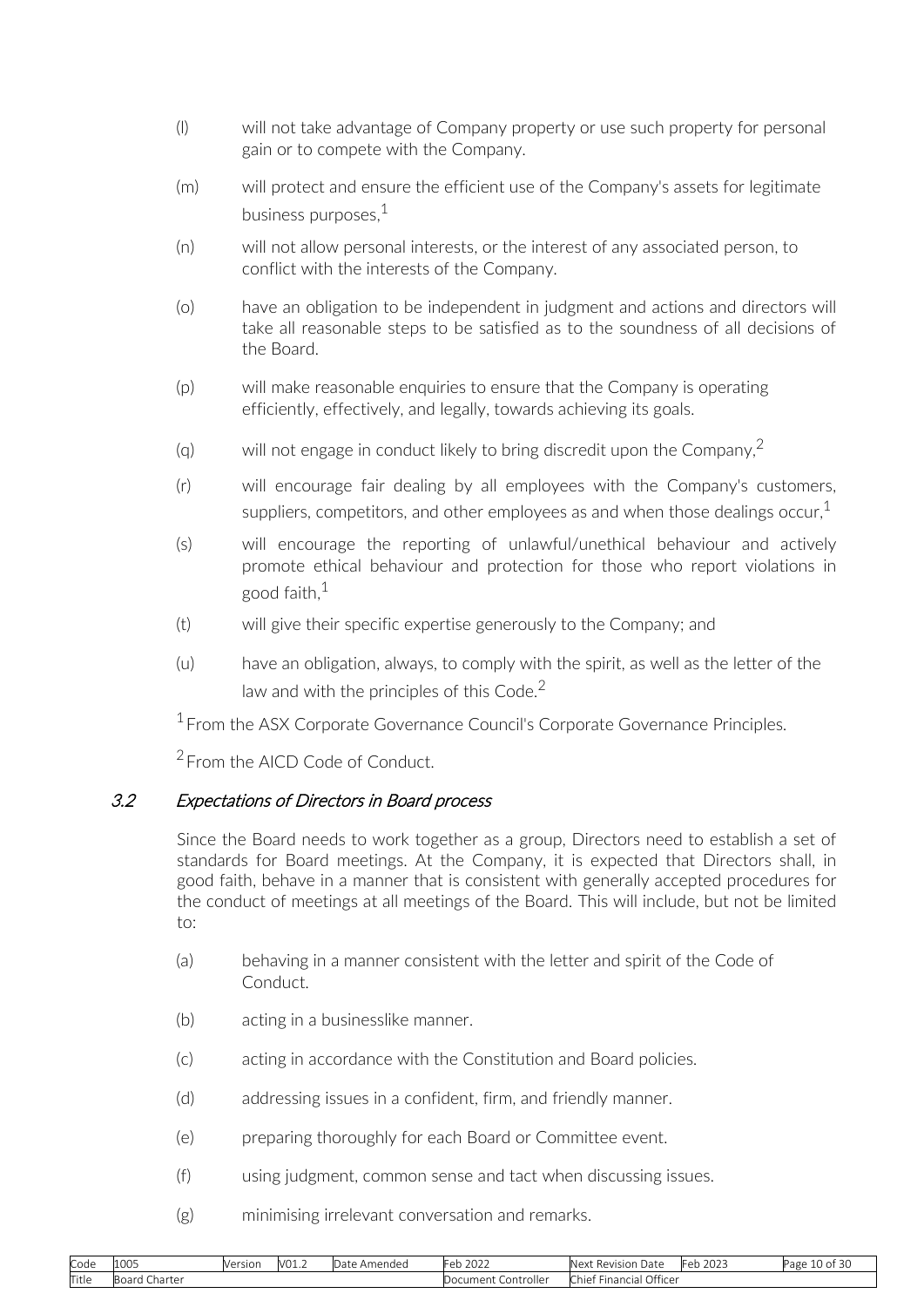- <span id="page-10-0"></span>(h) ensuring that others are given a reasonable opportunity to put forward their views.
- (i) refraining from interruption or interjection when a speaker has the floor; and
- (j) being particularly sensitive in interpreting any request or direction from the Chair that aims to ensure the orderly and good-spirited conduct of the meeting.

Directors are expected to be forthright in Board meetings and have a duty to question, request information, raise any issue, and fully canvas all aspects of any issue confronting the Company, and cast their vote on any resolution according to their own judgment.

Outside the boardroom, however, Directors will support the letter and spirit of Board decisions in discussions with all stakeholders including any shareholders, special interest groups, customers, staff, suppliers, and any other parties.

Directors will keep confidential all Board discussions and deliberations. Similarly, all confidential information received by a director during the exercise of the Director's duties remains the property of the Company and is not to be discussed outside the boardroom. It is improper to disclose it, or allow it to be disclosed, unless that disclosure is required by law and in any event should not be disclosed without appropriate authorisation.

#### 3.3 Conflict of interest and related party transactions

(a) Conflicts of interest

Directors must disclose to the Board actual or potential conflicts that may or might reasonably be thought to exist between the interests of the Director and the interests of the Company. On appointment, Directors will have an opportunity to declare any such interests.

Directors should update this disclosure by notifying the Company Secretary in writing as soon as they become aware of any conflicts. Directors are also expected to indicate to the Chair any actual or potential conflict of interest situation as soon as it arises.

The Board can request a Director to take reasonable steps to remove the conflict of interest. If a Director cannot or is unwilling to remove a conflict of interest, then the Director must absent himself or herself from the room when discussion and voting occur on matters to which the conflict relates. The entry and exit of the Director concerned will be minuted by the Company Secretary. Directors do not have to give notice of a conflict or absent themselves in accordance with section 191(2) or section 195 of the Corporations Act, including, without limitation when either:

- (i) conflict of interest relates to an interest common to all Company members/shareholders; or
- (ii) the Board passes a resolution that:
	- (A) identifies the Director, the nature and extent of the Director's interest; and

| Code  | 100 <sup>2</sup><br>LUUJ         | Version | V01.2 | Amended<br>Date. | $\sim$ $\sim$<br>.⊢eh<br>-2022 | -<br>Date<br>Nex <sup>+</sup><br>Revision                | $\sim$ $\sim$ $\sim$<br>-<br>ZUZJ<br>◡◡ | Page<br><b>O</b> 1<br>ب ت |
|-------|----------------------------------|---------|-------|------------------|--------------------------------|----------------------------------------------------------|-----------------------------------------|---------------------------|
| Title | . <b>.</b><br>Charter<br>DU di U |         |       |                  | ocument<br>Controller          | Office <sup>®</sup><br>$\sim$<br>* Financiai J<br>-chief |                                         |                           |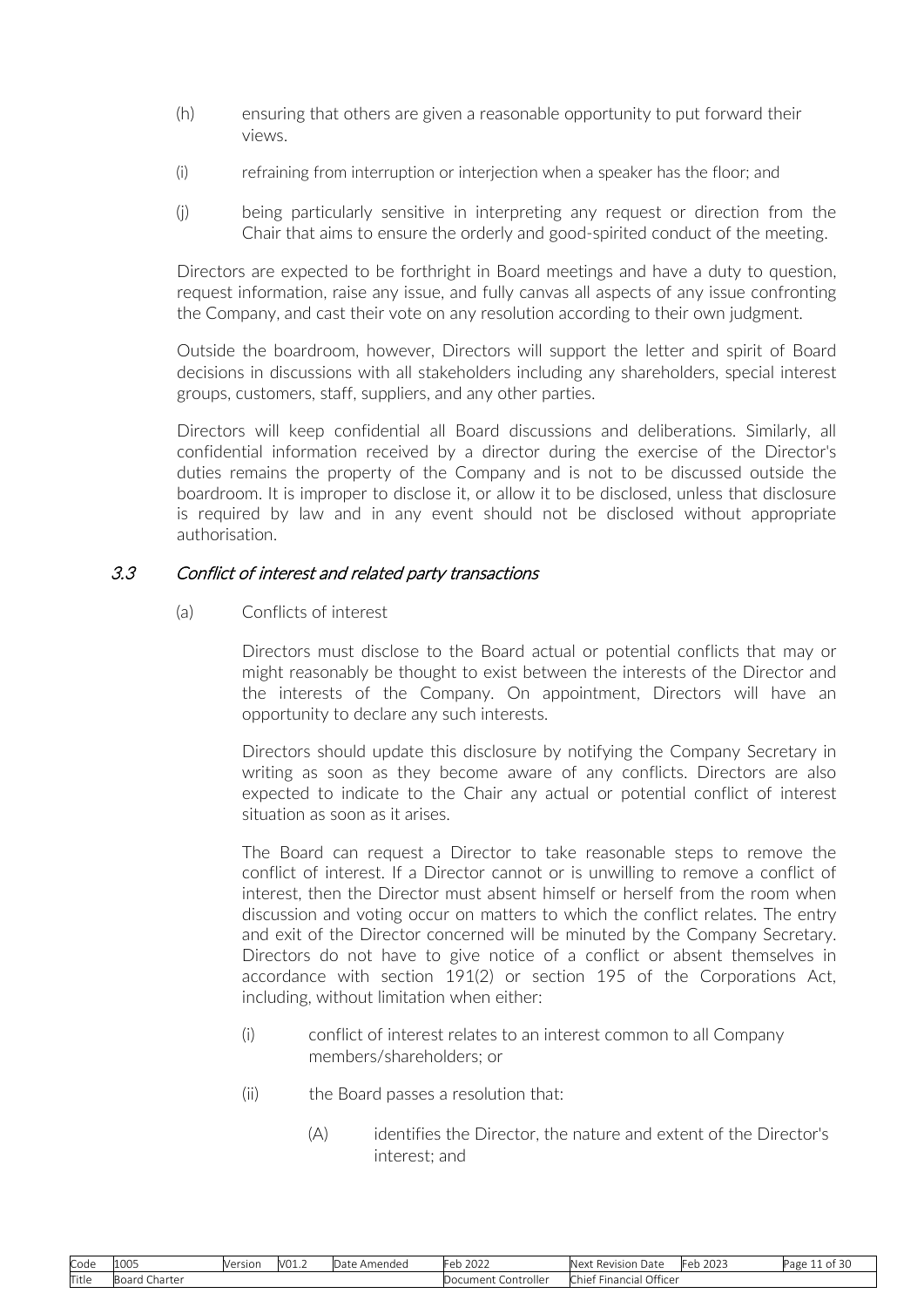- (B) clearly states that the other Directors are satisfied that the interest should not disqualify the Director concerned from discussion and/or voting on the matter.
- <span id="page-11-0"></span>(b) Related party transactions

Related party transactions include any financial transaction between a Director or officer and the Company and will be reported in half yearly and annual reports.

In general, the Corporations Act requires related party transactions to be approved by the shareholders; the Board cannot, except in certain limited circumstances, approve these transactions. Examples of exemptions to this requirement occur where the financial benefit is given on arm's length terms or is reasonable remuneration to an officer or employee.

The Board has also resolved that where applications are made by a related party to a Director or officer of the Company then the Director or officer shall exclude himself/herself from the approval process.

Related party for this process has the meaning given to that term in Section 228 of the Corporations Act and includes:

- (i) a spouse or de facto spouse of the Director or officer.
- (ii) a parent, son or daughter of the Director or officer or their spouse or de facto spouse; or
- (iii) an entity over which the Director or officer or a related party defined in paragraph [\(i\) o](#page-11-0)r [\(ii\) h](#page-11-0)as a controlling interest.

### 3.4 Emergency contact procedures

As there is the occasional need for urgent decisions, Directors should leave with the Company Secretary any contact details, either for themselves or for a person who knows their location, so that all Directors can be contacted within 24 hours in cases of a written resolution or other business.

## 4. The role of the Chair

The Chair of the Board is an independent Director and is not the same person as the CEO/Managing Director. The Chair's role is a key one within the Company. The Chair is considered the "lead" Director and utilises his/her experience, skills, and leadership abilities to facilitate the governance processes.

There are two main aspects to the Chair's role. They are the Chair's role within the boardroom and the Chair's role outside the boardroom.

### 4.1 Inside the boardroom

Inside the boardroom the role of the Chair is to:

- (a) establish the agenda for Board meetings in consultation with the CEO.
- (b) chair Board meetings.
- (c) be clear on what the Board must achieve, both in the long and short term.

| Code  | 1005               | Version | V01.2 | Date<br>Amended | Feb 2022                   | Next Revision Date                       | 2023<br>Feb | . .<br>. ⊥2 of 30<br>Page |
|-------|--------------------|---------|-------|-----------------|----------------------------|------------------------------------------|-------------|---------------------------|
| Title | . Charter<br>Board |         |       |                 | . Controller<br>Document ( | Financial Officer<br>$\sim$ $-$<br>Chief |             |                           |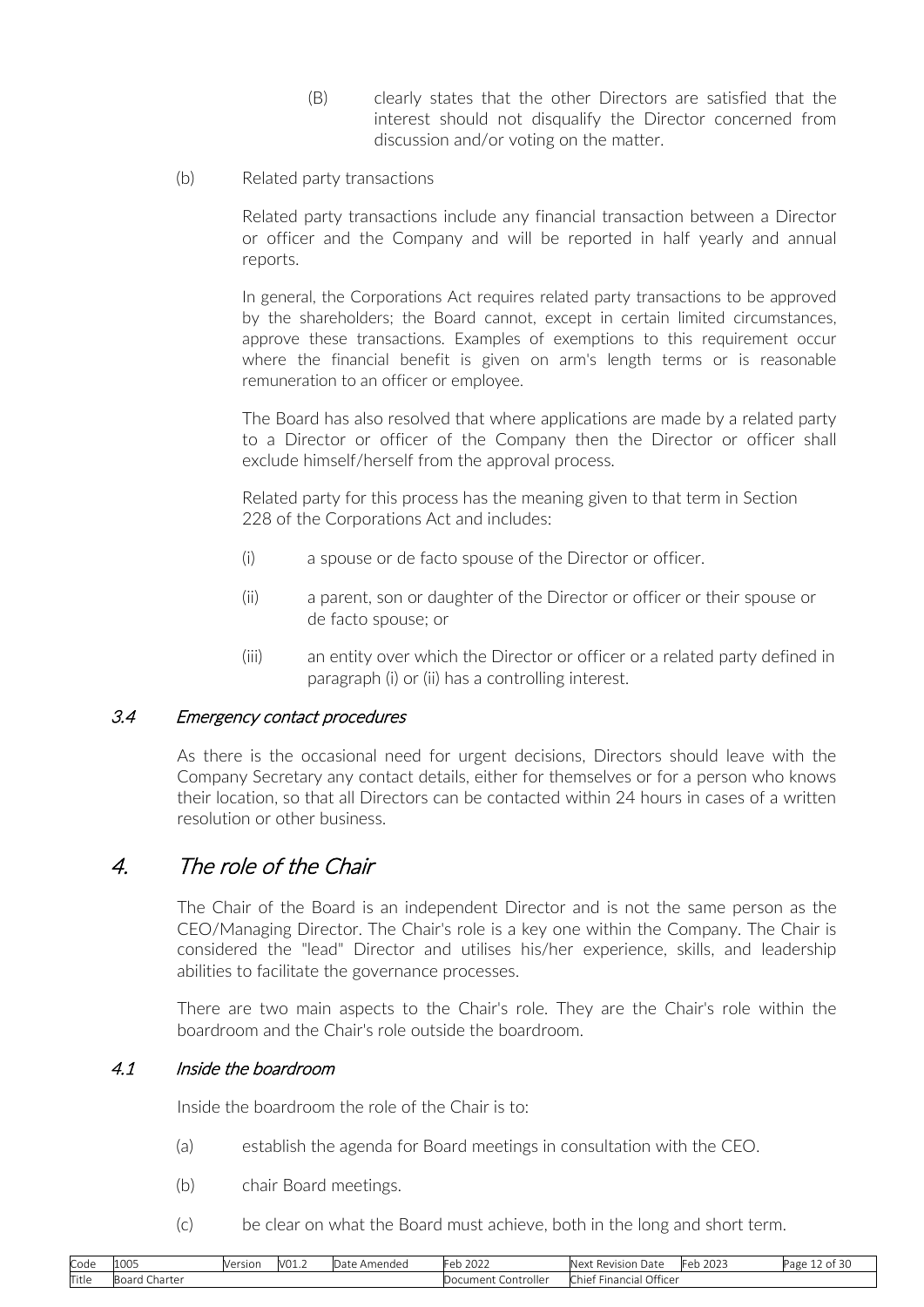- <span id="page-12-0"></span>(d) provide guidance to other Board members about what is expected of them.
- (e) ensure that Board meetings are effective in that:
	- (i) the right matters are considered during the meeting (for example, strategic and important issues).
	- (ii) matters are considered carefully and thoroughly.
	- (iii) all Directors are given the opportunity to effectively contribute; and
	- (iv) the Board comes to clear decisions and resolutions are noted.
- (f) brief all Directors in relation to issues arising at Board meetings.
- (g) ensure that the decisions of the Board are implemented properly; and
- (h) ensure that the Board behaves in accordance with its Code of Conduct.

### 4.2 Outside the boardroom

Outside the boardroom the role of the Chair is to:

- (a) in conjunction with the MD/CEO, undertake appropriate public relations activities.
- (b) be the spokesperson for the Company at the AGM and in the reporting of performance and profit figures.
- (c) be the major point of contact between the Board and the CEO.
- (d) be kept fully informed of current events by the CEO on all matters which may be of interest to Directors.
- (e) regularly review with the MD/CEO, and such other senior officers as the MD/CEO recommends, progress on important initiatives and significant issues facing the Company; and
- (f) provide mentoring for the MD/CEO.

## 5. The role of the Company Secretary

The Company Secretary is charged with facilitating the Company's corporate governance processes and so holds primary responsibility for ensuring that the Board processes and procedures run efficiently and effectively. The Company Secretary is accountable to the Board, through the Chair, on all governance matters and reports directly to the Chair as the representative of the Board. The Company Secretary is appointed and dismissed by the Board and all Directors have, as of right access to the Company Secretary.

The tasks of the Company Secretary shall include:

- (a) Meetings and minutes
	- (i) notifying the directors in advance of a meeting of the Board.

| Code  | 1005                    | Version | V01.2 | Amended<br>Jdlt | $\sim$ $\sim$ $\sim$<br>≞≏≏<br>ZUZZ<br>- N | $\sim$<br>Next<br>Revision L<br>Date | $\sim$ $\sim$ $\sim$<br>⊩eb 202∴ | $\sim$<br>Jage<br>טכוט י |
|-------|-------------------------|---------|-------|-----------------|--------------------------------------------|--------------------------------------|----------------------------------|--------------------------|
| Title | .<br>Charter<br>DU di U |         |       |                 | Controller<br>Document<br>w                | Officer<br>* Financial ·<br>Chief    |                                  |                          |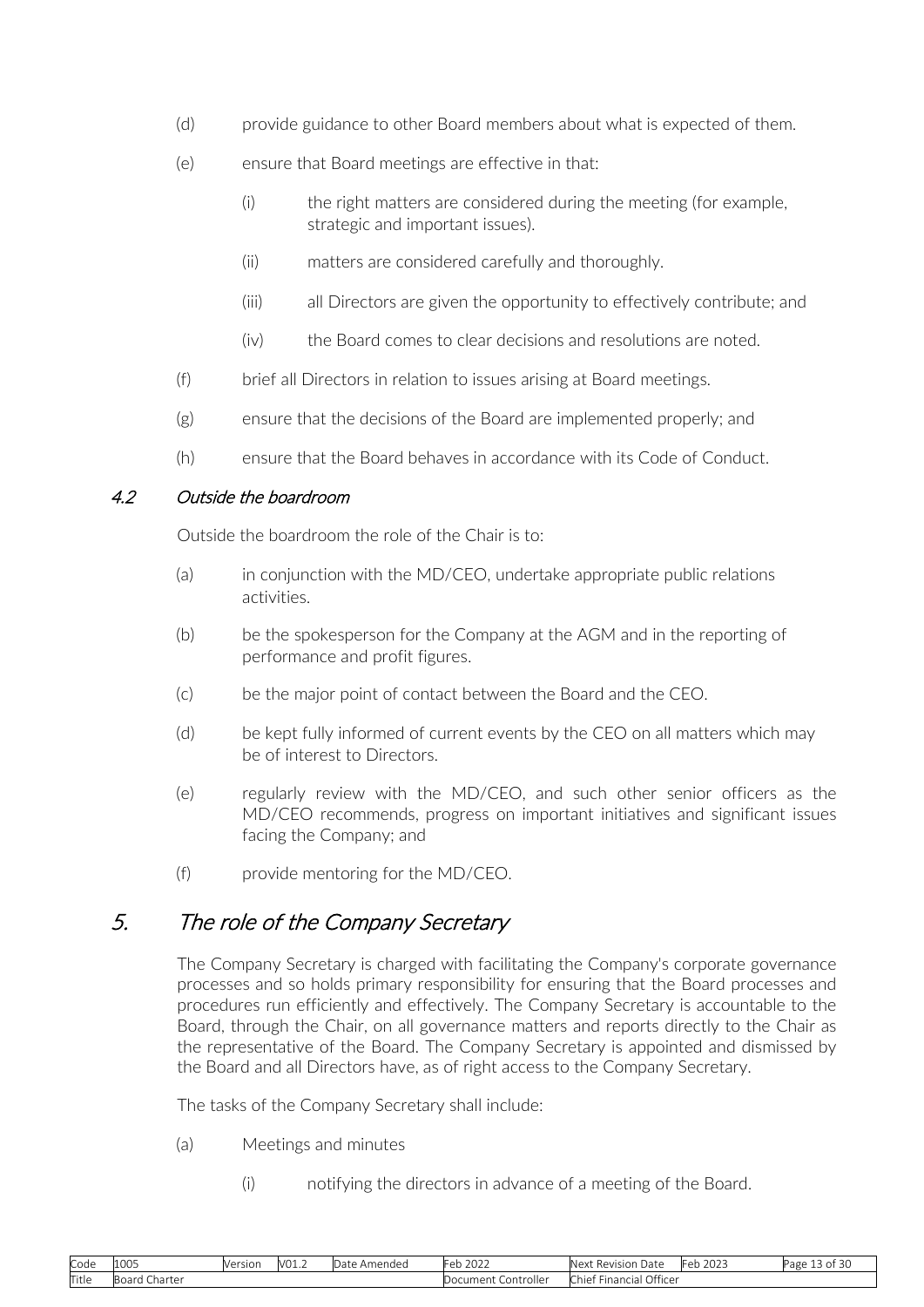- <span id="page-13-0"></span>(ii) ensuring that the agenda and Board papers as and when they are required, are prepared, and forwarded to Directors prior to Board meetings.
- (iii) recording, maintaining, and distributing the minutes of all Board and Board Committee meetings as required.
- (iv) maintaining a complete set of Board papers at the Company's main office, preparing for, and attending all annual and extraordinary general meetings of the Company; and
- (v) recording, maintaining, and distributing the minutes of all general meetings of the Company.
- (b) Compliance
	- (i) overseeing the Company's compliance program and ensuring the Company's compliance and reporting obligations are met.
	- (ii) ensuring all requirements of ASIC, the ATO and any regulatory bodies are fully met; and
	- (iii) providing counsel on corporate governance principles and Director liability.
- (c) Governance administration
	- (i) maintaining a Register of Company Policies as approved by the Board.
	- (ii) maintaining, updating, and ensuring that all Directors have access to an up-to-date copy of the Board Charter and associated governance documentation.
	- (iii) maintaining the complete list of the delegations of authority.
	- (iv) reporting at Board meetings the documents executed under a power of attorney, or under the common seal; and
	- (v) any other services the Chair or Board may require.

# 6. The role of the MD/CEO

The Chief Executive Officer (CEO) (or Managing Director (MD) if that title is to be used for the person appointed to lead the Company's management) is responsible for the attainment of the Company's goals and vision for the future, in accordance with the strategies, policies, programs and performance requirements approved by the Board. The position reports directly to the Board.

If there is no MD/CEO appointed at any given time, the Board will nominate another executive director to undertake the role/responsibilities assigned to the MD/CEO under this Board Charter.

The MD/CEO's primary objective is to ensure the ongoing success of the Company through being responsible for all aspects of the management and development of the Company. The MD/CEO is of critical importance to the Company in guiding the Company to develop new and imaginative ways of winning and conducting business.

| Code  | 1005                | Version | V01.2 | Amended<br>Date. | $\mathbf{a}$<br>- Ah<br>2022<br>U M | Date<br>- "Ne⊻*<br>Revision<br>प⊏∧। | $\sim$ $\sim$ $\sim$ $\sim$<br>⊩≏Ի<br>2023<br><b>.</b> | $\sim$<br>Page<br>30<br>$\Delta$ |
|-------|---------------------|---------|-------|------------------|-------------------------------------|-------------------------------------|--------------------------------------------------------|----------------------------------|
| Title | Board C.<br>Ihartei |         |       |                  | <br>Document<br>Controller          | Officer<br>Financial<br>Chief       |                                                        |                                  |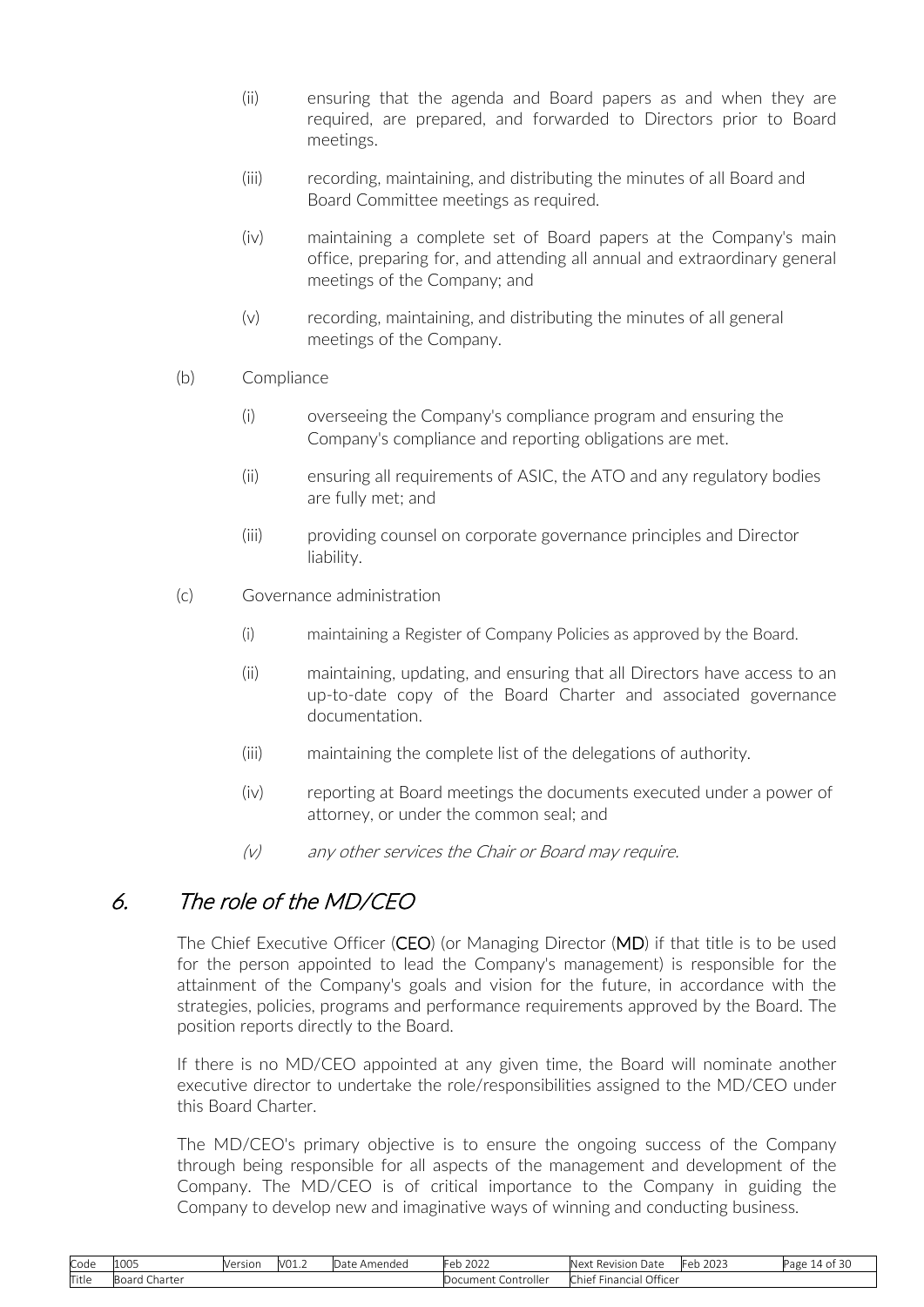The MD/CEO must have the industry knowledge and credibility to fulfil the requirements of the role.

The MD/CEO will, as and when the size, nature and scale of the Company's activities requires it, manage a team of executives responsible for all functions contributing to the success of the Company.

The MD/CEO's specific responsibilities will include:

- (a) develop, in conjunction with the Board, the Company's vision, values, and goals.
- (b) responsibility for the achievement of corporate goals and objectives.
- (c) development of short-, medium- and long-term corporate strategies and planning to achieve the Company's vision and overall business objectives.
- (d) preparation of business plans and reports with the Senior Management.
- (e) developing with the Board the definition of ongoing corporate strategy.
- (f) implementing and monitoring strategy and reporting/presenting to the Board on current and future initiatives.
- (g) advise the Board regarding the most effective organisational structure and oversee its implementation.
- (h) assessment of business opportunities of potential benefit to the Company.
- (i) responsibility for proposals for major capital expenditure to ensure their alignment with corporation strategy and justification on economic grounds.
- (j) sustain competitive advantage through maximising available resources, encouraging staff commitment and strategically aligning the corporate culture with the organisation's goals and objectives.
- (k) establish and maintain effective and positive relationships with Board members, shareholders, customers, suppliers and other government and business liaisons.
- (l) undertake the role of key Company spokesperson.
- (m) recommend policies to the Board in relation to a range of organisational issues including delegations of authority, consultancies, and performance incentives.
- (n) ensure statutory, legal, and regulatory compliance and comply with corporate policies and standards.
- (o) ensure appropriate risk management practices and policies are in place.
- (p) develop and motivate direct reports and their respective teams.
- (q) select and appoint key staff as and when required (direct reports); and
- (r) ensure there is an appropriate staff appraisal system in place in the Company.

| Code  | 1005                                | <b>Version</b> | V01.2 | Amended<br>$3 - +$<br>i Jale | 202<br>⊩eb<br>ZUZZ            | : Revision Date<br>Next                   | ררחר<br>Կeb<br>ZUZJ | - 1<br>Page<br>$OT-50$ |
|-------|-------------------------------------|----------------|-------|------------------------------|-------------------------------|-------------------------------------------|---------------------|------------------------|
| Title | . Charter<br>$H$ $\cap$ $H$<br>DUdi |                |       |                              | -<br>. Controller<br>Document | Officer<br>Financial<br>Chie <sup>+</sup> |                     |                        |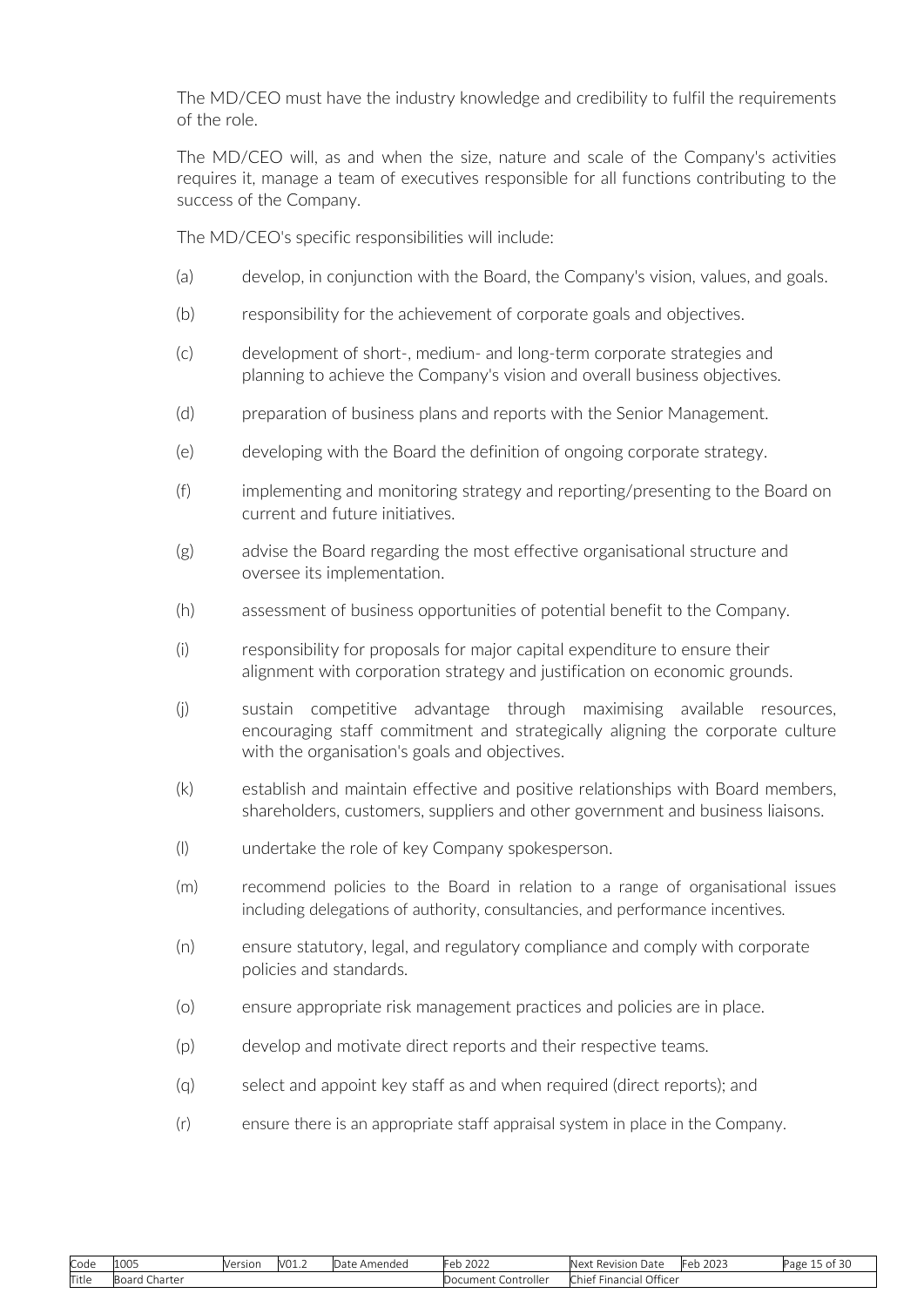# PART B - BOARD PROCESSES

## <span id="page-15-0"></span>1. Board meetings

Board meetings are a fundamental component of governance processes. Each Board meeting is critical, as it is the main opportunity for directors to:

- (a) obtain and exchange information with the Senior Management team.
- (b) obtain and exchange information with each other; and
- (c) make decisions.

The Board meeting agenda is equally as important because it shapes the information flow and subsequent discussion.

### 1.2 Meeting frequency

Given the size of the Company and the scale of its activities the Board will meet approximately 12 times per year but not less than six times per year and, unless otherwise agreed, Committees will generally meet on a quarterly basis. Where Board and Committee meetings are scheduled for the same month, where possible, Committee meetings will precede the Board meeting by at least one week to allow the circulation of the minutes of the Committee meeting prior to the Board meeting.

#### 1.3 Meeting time and location

The Board usually meets at the offices of the Company in Australia. Board meetings usually commence in the morning, but this may vary depending on the agenda of each individual meeting, the availability of key participants and the location in which the meeting is taking place.

#### 1.4 Meeting language

If a Director does not speak the language in which the Board meeting is proposed to be held in and key documents written, processes will be adopted to ensure that the Director understands and can contribute to discussions at those meetings and understand and discharge their obligations in relation to those documents.

#### 1.5 Meeting cycle

When the size of the Company and the scale of its activities warrants it, and to assist the smooth running of Board processes, the Board will adopt an indicative monthly cycle as follows. The indicative cycle gives Board members seven days to review the agenda and Board papers to save valuable time at meetings by being prepared for discussions and allowing them to seek clarification or further information in advance on ambiguous items.

Under normal circumstances and when warranted, Board meetings shall follow the following monthly cycle:

| TTEM!                                                               | <b>DAY</b> |
|---------------------------------------------------------------------|------------|
| Draft agenda prepared by the Company Secretary                      |            |
| Company Secretary updates actions arising from the previous meeting |            |

| Code  | 1005             | Version | V01.2 | Amended<br>Jate | Feb<br>$\sim$ $\sim$ $\sim$<br>ZUZZ | Nex.<br>-<br>Date<br>Revision             | 2022<br>طط⊫<br>1 ZUZ : | --<br>Page<br>16 OL 3U |
|-------|------------------|---------|-------|-----------------|-------------------------------------|-------------------------------------------|------------------------|------------------------|
| Title | Charter<br>Board |         |       |                 | . Controller<br>Document '          | Officer<br>$\sim$<br>* Financial<br>Chief |                        |                        |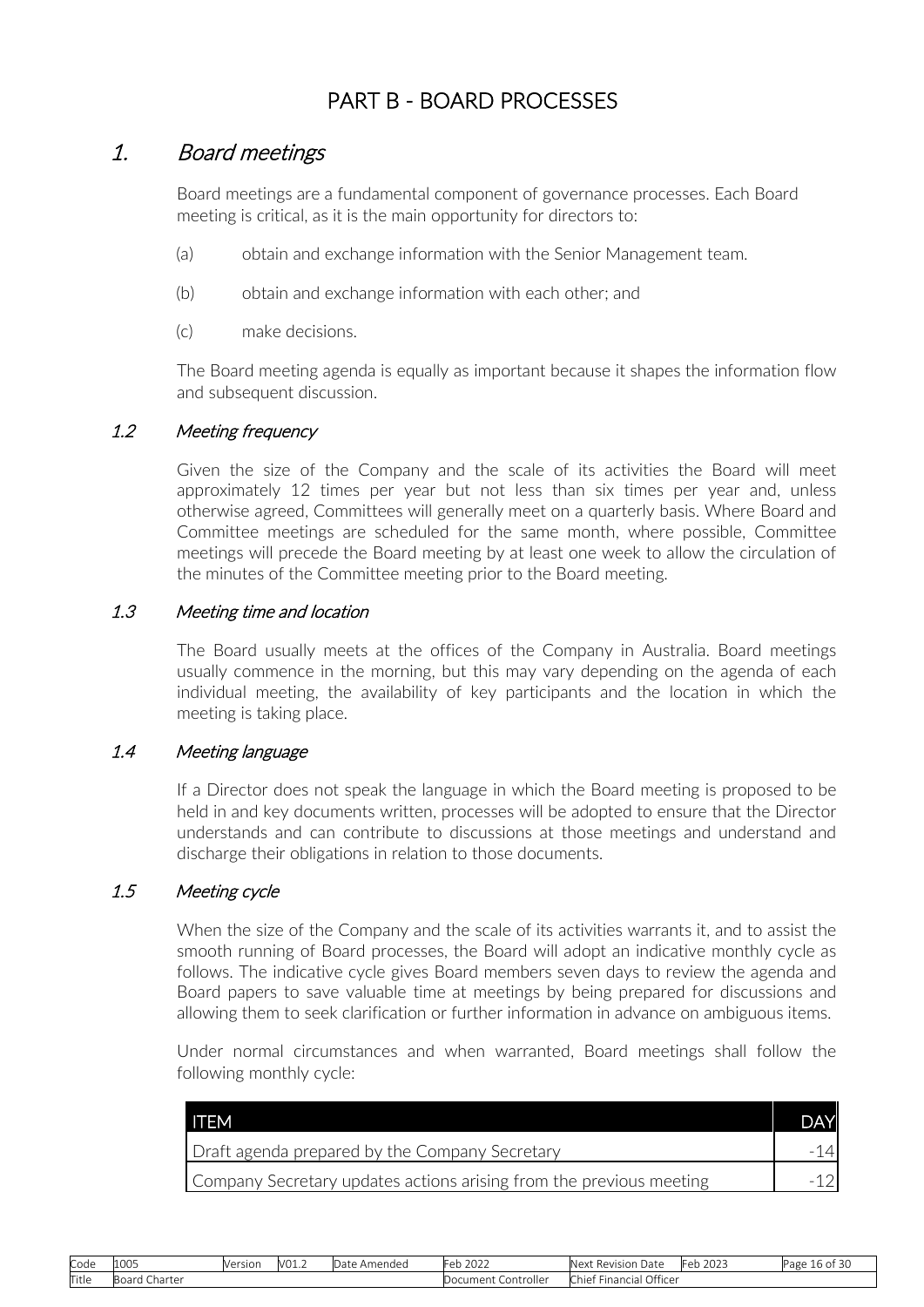<span id="page-16-0"></span>

| <b>ITEM</b>                                                  | <b>DAY</b> |
|--------------------------------------------------------------|------------|
| Company Secretary reviews the proposed agenda with the Chair |            |
| Board papers and agenda are finalised                        |            |
| Board papers are printed                                     |            |
| All Board papers are circulated to Board meeting attendees   |            |
| Board meeting                                                |            |
| Draft minutes sent to Chair                                  | $3 - 5$    |
| Draft minutes sent to Directors                              |            |

All days indicated are calculated in relation to the Board meeting day (day zero).

Please note that this is an indicative cycle only. The actual timing of events in the lead up to and follow up from Board meetings will be dependent upon the circumstances surrounding each individual meeting.

## 1.6 Conduct of meeting

The Chair will determine the degree of formality required at each meeting while maintaining the decorum of such meetings. As such the Chair will:

- (a) ensure that all members are heard.
- (b) retain sufficient control to ensure that the authority of the Chair is recognised. This may require a degree of formality to be introduced if this is necessary to advance the discussion.
- (c) take care that the decisions are properly understood and well recorded; and
- (d) ensure that the decisions and debate are completed with a formal resolution recording the conclusions reached.

### 1.7 Quorum and voting at meetings

For a decision of the Board to be valid a quorum of Directors must be present. A quorum will be 2 Directors present, of which at least 1 Director must be an independent Director, in person or by instantaneous communication device or as otherwise stipulated in the Constitution. Questions arising at Board meetings are to be decided by a majority vote of Directors who are present and entitled to vote.

### 1.8 Emergency decision making

A resolution in writing signed by all Directors shall be as valid and effectual as if it had been passed at a meeting of Directors duly convened and held and otherwise in accordance with the Company's Constitution.

## 2. Board meeting agenda

### 2.1 Agenda content

An agenda will be prepared for each Board and Committee meeting.

| Code  | 1000<br>LUUJ     | Version | V01.7 | .)ate<br>Amended | $\sim$ $\sim$ $\sim$<br>.or<br>2022<br>◡◡        | Next <b>h</b><br>-<br>Date<br>Revision                    | $\sim$ $\sim$ $\sim$<br>-<br>ZUZJ<br>◡◡ | --<br>Page<br>ں ر |
|-------|------------------|---------|-------|------------------|--------------------------------------------------|-----------------------------------------------------------|-----------------------------------------|-------------------|
| Title | :harter<br>Board |         |       |                  | controller<br>ocument<br>$\sim$ $\sim$<br>$\sim$ | Officer<br>-<br>$\sim$<br>…∟Financi≘`<br>…hief i<br>. C 1 |                                         |                   |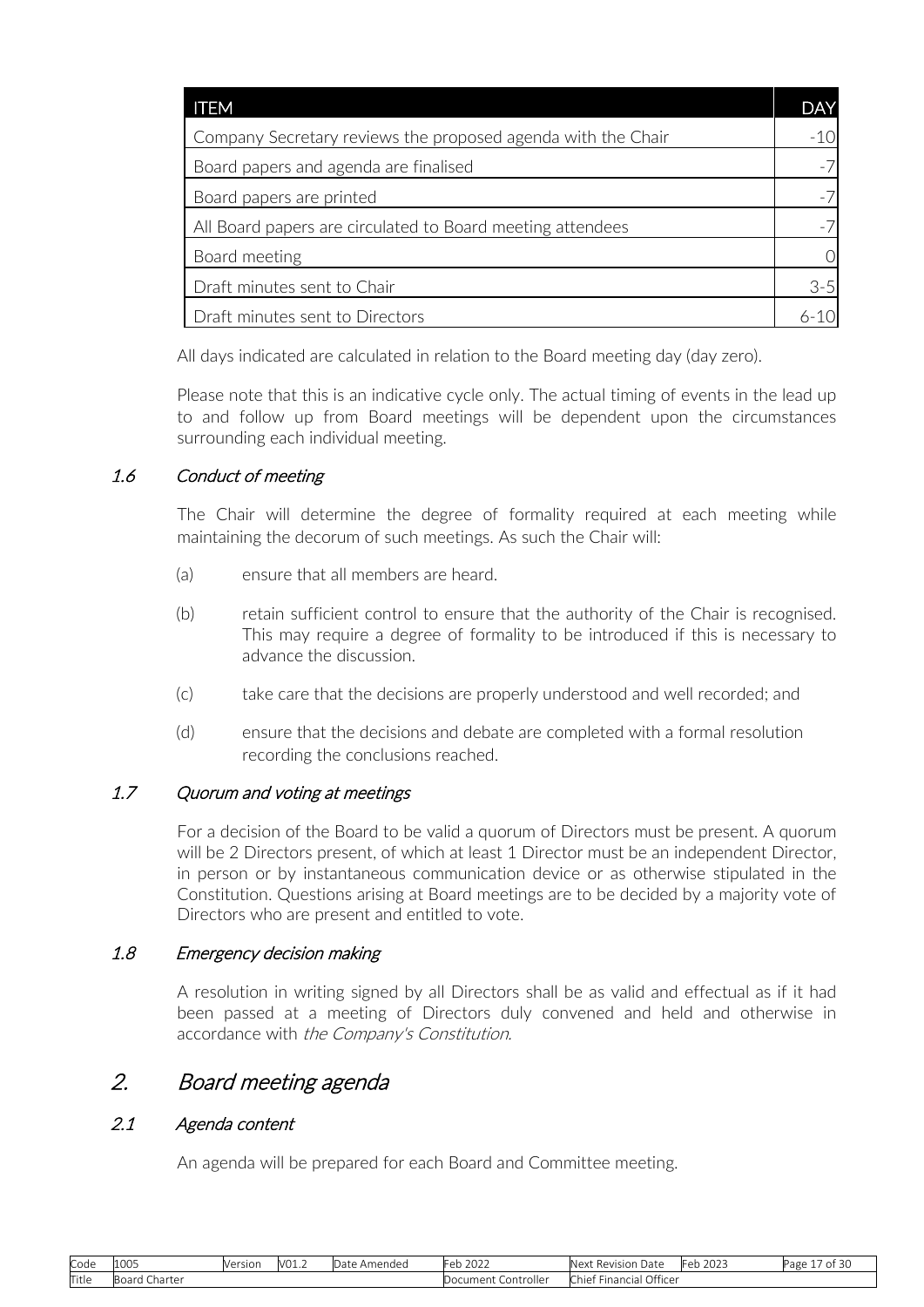## <span id="page-17-0"></span>2.2 Agenda preparation

The Company Secretary, in consultation with the Chair and the MD/CEO is responsible for preparing an agenda for each Board meeting. However, any Director may request items to be added to the agenda for upcoming meetings.

## 3. Board papers

## 3.1 Preparation and circulation of Board papers

The Company Secretary together with the MD/CEO is responsible for the preparation and circulation of Board papers should they be required. The Board papers if so required will be circulated to Directors prior to the Board meeting. If a Board paper relates to a matter in which there is a known conflict of interest with a particular Director, then the relevant Board paper will be removed by the Company Secretary on the instructions of the Chair, from the set of Board papers sent to that Director. In the case of the Chair having a conflict of interest, the Board will appoint another Director to make final decisions on the forwarding of Board papers to the Chair.

## 3.2 Retention of Board papers

The Company Secretary maintains a complete set of Board papers at the Company's headquarters. However, individual Directors may retain their own Board papers in a secure location.

## 4. Board minutes

Minutes are to be a concise summary of the matters discussed at a Board Meeting. Minutes will contain a brief reference to relevant Board papers tabled plus any official resolutions adopted by Directors. All decisions will be recorded in the minutes by means of a formal resolution.

## 5. Board calendar

To provide an even distribution of work over each financial year, the Board will adopt a twelve-month Board Calendar. Included will be all scheduled Board and Committee meetings as well as major corporate and Board activities to be carried out months. Once initiated it will be updated and approved prior to the start of each financial year.

## 6. Committees

When the size of the Company and the scale of its activities warrant it, the Board will institute the following committees:

- (a) Audit and Risk Committee; and
- (b) Remuneration and Nomination Committee.

The Committee Charter for each of these Committees is available on the Company's website. Nevertheless, the Board can alter the roles of each Committee as it sees fit.

As at the date of this Board Charter, the Board has not instituted an:

- (a) Audit and Risk Committee; and
- (b) Remuneration and Nomination Committee.

| Code  | 1005             | Version | V01.2 | Amended<br>$3a + a$<br>Jdle | Feb 2022               | Next<br>Date<br>: Revision          | 2022<br>Feb.<br>`ZUZJ | $\sim$<br>$\sim$<br>18 of 30<br>Page |
|-------|------------------|---------|-------|-----------------------------|------------------------|-------------------------------------|-----------------------|--------------------------------------|
| Title | Charter<br>buaru |         |       |                             | Controller<br>Document | Officer<br>Financial<br><b>Chie</b> |                       |                                      |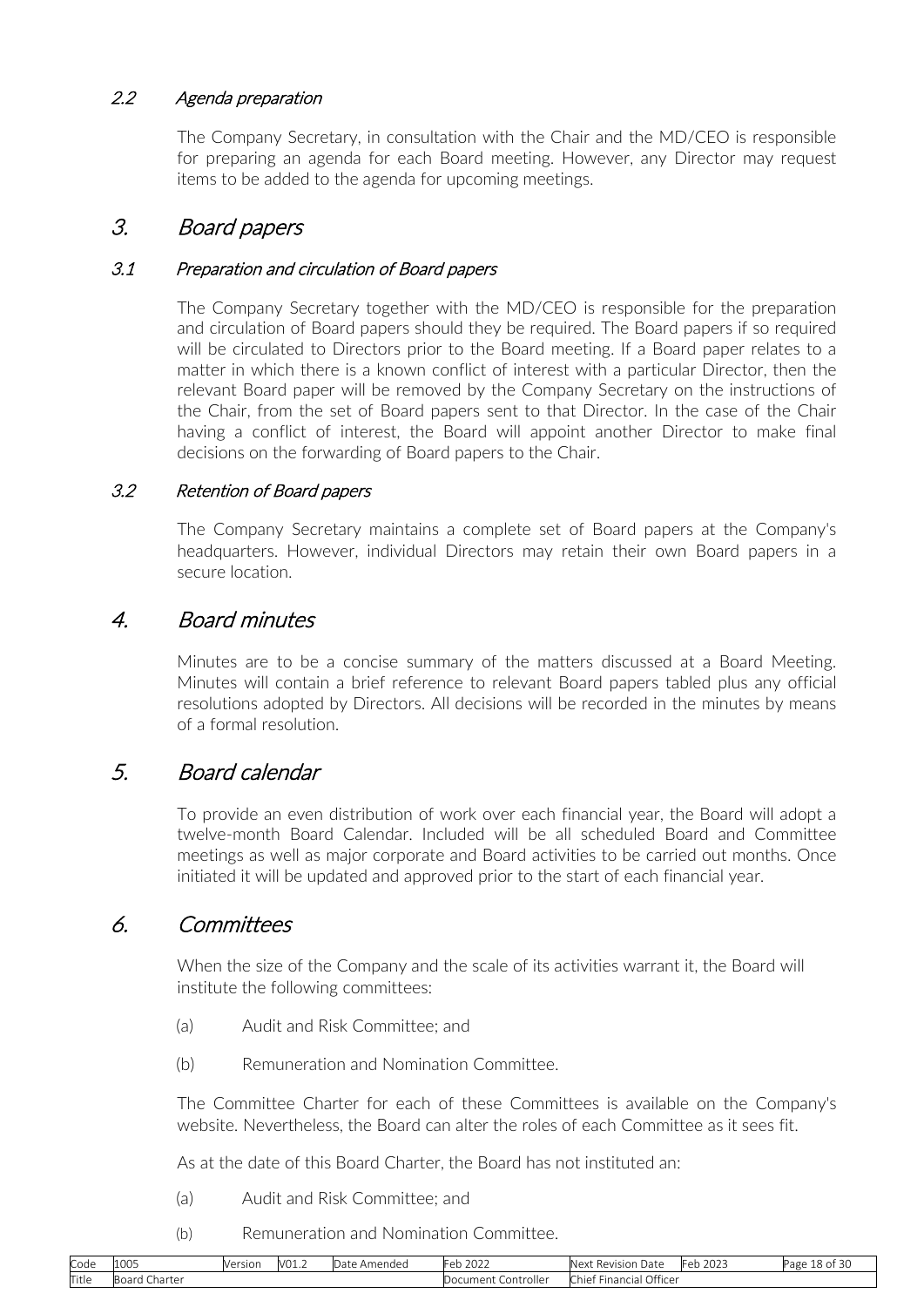# PART C – KEY BOARD FUNCTIONS

## <span id="page-18-0"></span>1. The Board and strategy

The Board will approve a formal strategic planning process that articulates the respective roles and levels of involvement of the Board, Senior Management and other employees and will review the strategic plan for the Company on a regular basis.

# 2. Contacts and advisory role

## 2.1 MD/CEO advisory role

It is recognised that a key directorial duty is providing a sounding board for MD/CEO ideas and challenges. Recognising that the MD/CEO-Board relationship is critical to effective corporate governance, Directors should provide frank and honest advice to the MD/CEO. It is expected that the Chair will play a key part of this role and will maintain regular contact with the MD/CEO.

All advice should be constructive in nature and provided in a positive manner. Where appropriate, Directors should recommend possible alternative advisers if they do not feel adequately trained to assist.

## 2.2 Protocol for interaction with internal and external parties

(a) Media contact and comment

The Board has designated the MD/CEO or the Chair (where appropriate) to speak to the press on matters associated with the Company. In speaking to the press, the MD/CEO or the Chair will not comment on price sensitive information that has not already been disclosed to a relevant authority, however, they may clarify previously released information. To assist in safeguarding against the inadvertent disclosure of price sensitive information the MD/CEO and the Chair will be informed of what the Company has previously disclosed to the market on any issue prior to briefing anyone outside the Company.

Subject to the policies of the Board and any committee that the Board may appoint from time to time, the Chair is authorised to comment on:

- (i) annual and half yearly results at the time of the release of the annual or half yearly report.
- (ii) resolutions to be put to General Meetings of the Company.
- (iii) changes in Directors, any matter related to the composition of the Board or Board processes.
- (iv) any speculation concerning Board meetings or the outcomes of Board meetings; and
- (v) other maters specifically related to shareholders.

Subject to the policies of the Board and any committee that the Board may appoint from time to time, the MD/CEO is authorised to comment on:

(i) the Company's outlook.

| Code  | 1005             | Version | V01.2 | Amended<br>Jate | Feb<br>$\sim$ $\sim$ $\sim$<br>ZUZZ | <b>Next</b><br>-<br>Date<br>Revision      | 2022<br>طط⊫<br>I ZUZJ | --<br>$\sim$<br>Page<br>$\sim$ $\sim$ 01 $\sim$ |
|-------|------------------|---------|-------|-----------------|-------------------------------------|-------------------------------------------|-----------------------|-------------------------------------------------|
| Title | Charter<br>Board |         |       |                 | . Controller<br>Document '          | Officer<br>$\sim$<br>* Financial<br>Chief |                       |                                                 |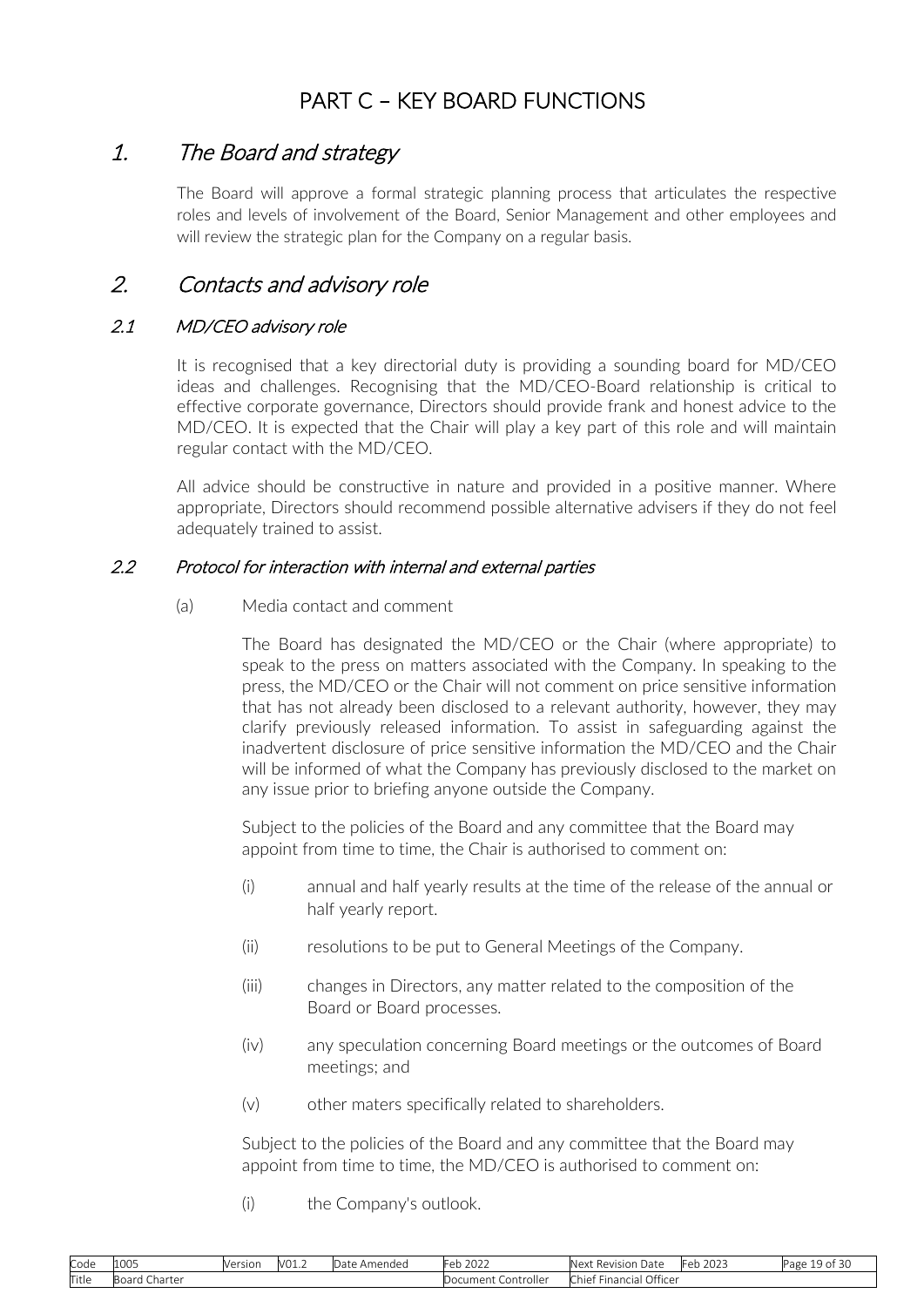- <span id="page-19-0"></span>(ii) any operational matter.
- (iii) media queries concerning operational issues which reflect either positively or negatively on the Company.
- (iv) proposed or actual legal actions; and
- (v) queries and general discussion concerning the Company's industry.

See the Code of Conduct for further information relating to conduct of Employees.

(b) External communications including analyst briefings and responses to Shareholder questions

> The Company discloses its financial and operational results to the market each year/half year/quarter as well as informing the market of other events throughout the year as they occur. Annual, half yearly and quarterly financial reports, media releases and AGM speeches are all lodged with the appropriate authority. As all financial information is disclosed, the Company will only comment on factual errors in information and underlying assumptions when commenting on market analysts' financial projections, rather than commenting on the projections themselves.

> In addition to the above disclosures, the Company does conduct briefings and discussions with analysts and institutional investors. However, price sensitive information will not be discussed unless that information has been previously formally disclosed to the market via an announcement. Slides and presentations used in briefings will also be released immediately prior to the briefing to the market.

After the conclusion of each briefing or discussion if any price sensitive information was disclosed, it will be announced immediately to the market.

## 2.3 Hospitality and gifts

While the Company recognises the need from time to time to give or accept customary business courtesies in accordance with ethical business practices, Directors and officers will not solicit such courtesies and will not accept gifts, services, benefits, or hospitality that might influence, or appear to influence, the Directors' and officers' conduct in representing the Company.

## 3. Monitoring

Another essential function of the Board is to monitor the performance of the organisation in implementing its strategy and overall operational performance.

## 4. Risk and compliance management

The Board is charged with overseeing, reviewing, and ensuring the integrity and effectiveness of the Company's risk and compliance systems. The Board has an external independent auditor who is responsible for verifying the Company's compliance systems and reporting to the Board on those systems.

Since risk management is a complex and critical component of the Company's governance, the Board may establish an Audit and Risk Committee to oversee and guide

| Code  | 1005          | Version | V01.2 | Amended<br>Jate | $\sim$<br>12022<br>Feb   | Next Revision<br>Date                 | . .<br>2022<br>Feb<br>2023 | $\sim$ $\sim$<br><sup>o</sup> age<br>20 OF 30 |
|-------|---------------|---------|-------|-----------------|--------------------------|---------------------------------------|----------------------------|-----------------------------------------------|
| Title | Board Charter |         |       |                 | Document<br>. Controller | Office<br>Financial I<br><b>Chief</b> |                            |                                               |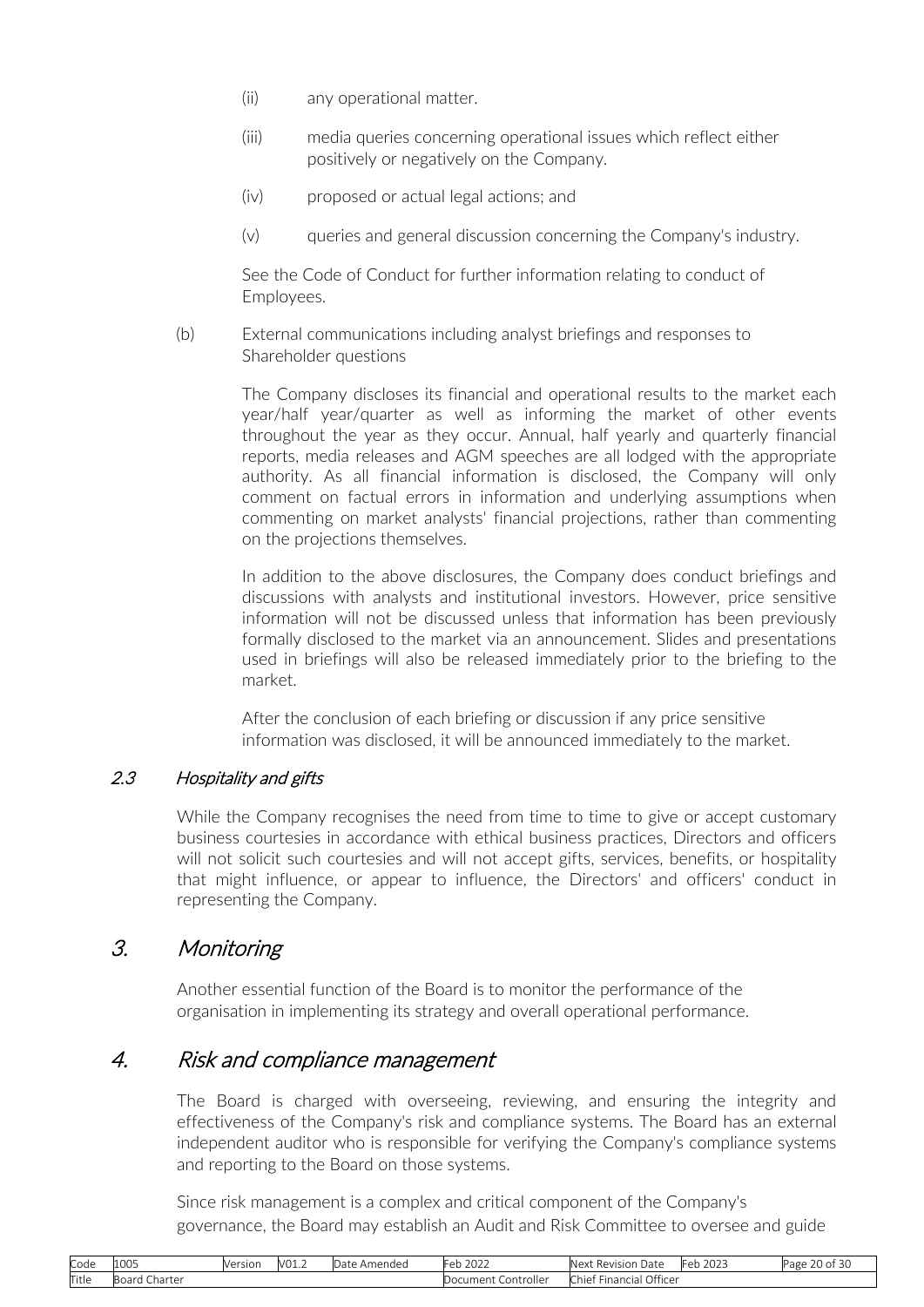<span id="page-20-0"></span>the detail of this topic. The MD/CEO will be charged with implementing appropriate risk systems within the Company. Aspects of this process may be delegated.

Refer to the Audit and Risk Committee Charter.

Risk management is considered a key governance and management process. It is not an exercise merely to ensure regulatory compliance. Therefore, the primary objectives of the risk management system at the Company will be to ensure:

- (a) all major sources of potential opportunity for and harm to the Company (both existing and potential) are identified, analysed, and treated appropriately.
- (b) business decisions throughout the Company appropriately balance the risk and reward trade off.
- (c) regulatory compliance and integrity in reporting is achieved; and
- (d) Senior Management, the Board and investors understand the risk profile of the Company.

In line with these objectives, the risk management system will cover:

- (a) operations risk.
- (b) financial reporting; and
- (c) compliance.

The Board (or Audit and Risk Committee, if established) reviews all major strategies and purchases for their impact on the risk facing the Company and, in the case of the Audit and Risk Committee, makes appropriate recommendations to the Board. The Company reviews annually its operations to update its risk profile. This occurs in conjunction with the strategic planning process.

The Board (or Audit and Risk Committee, if established) creates a quarterly report on those areas of risk identified. In addition, as specified by Recommendation 4.2 of the ASX Corporate Governance Council's Corporate Governance Principles and Recommendations (4<sup>th</sup> Edition), the CEO and CFO provide a written declaration of assurance that their opinion, that the financial records of the Company for any financial period have been properly maintained, comply with the appropriate accounting standards and give a true and fair view of the financial position and performance of the Company, has been formed on the basis of a sound system of risk management and internal control which is operating effectively.

# 5. Delegation of authority

Directors are responsible for any delegations of their responsibilities about corporate operations. As such, they decide as a Board what Company matters are delegated to either specific Directors or management. In addition, they outline what controls are in place to oversee the operation of these delegated powers.

Therefore, individual Directors have no individual authority to participate in the day-today management of the Company including making any representations or agreements with member companies, suppliers, customers, employees or other parties or organisations.

| Code  | 1005                  | Versior<br>V C I 31 U I | $\sim$<br>V01.2 | \mended<br>$\sim$<br>Jdle | $\bigcap$<br>$H \cap T$<br>2022 | -<br>Ne <sup>v+</sup><br>Date<br>⊀evision<br>' R⊢ | $\mathbf{a} \mathbf{a} \mathbf{a} \mathbf{b}$<br>طحا<br>ZUZJ<br>◡◡ | - -<br>Page<br>$\cdot$ |
|-------|-----------------------|-------------------------|-----------------|---------------------------|---------------------------------|---------------------------------------------------|--------------------------------------------------------------------|------------------------|
| Title | -<br>Charter<br>Board |                         |                 |                           | Controller<br>)cument.          | Officer<br>.<br>$-1$<br>* Financial<br>chief '    |                                                                    |                        |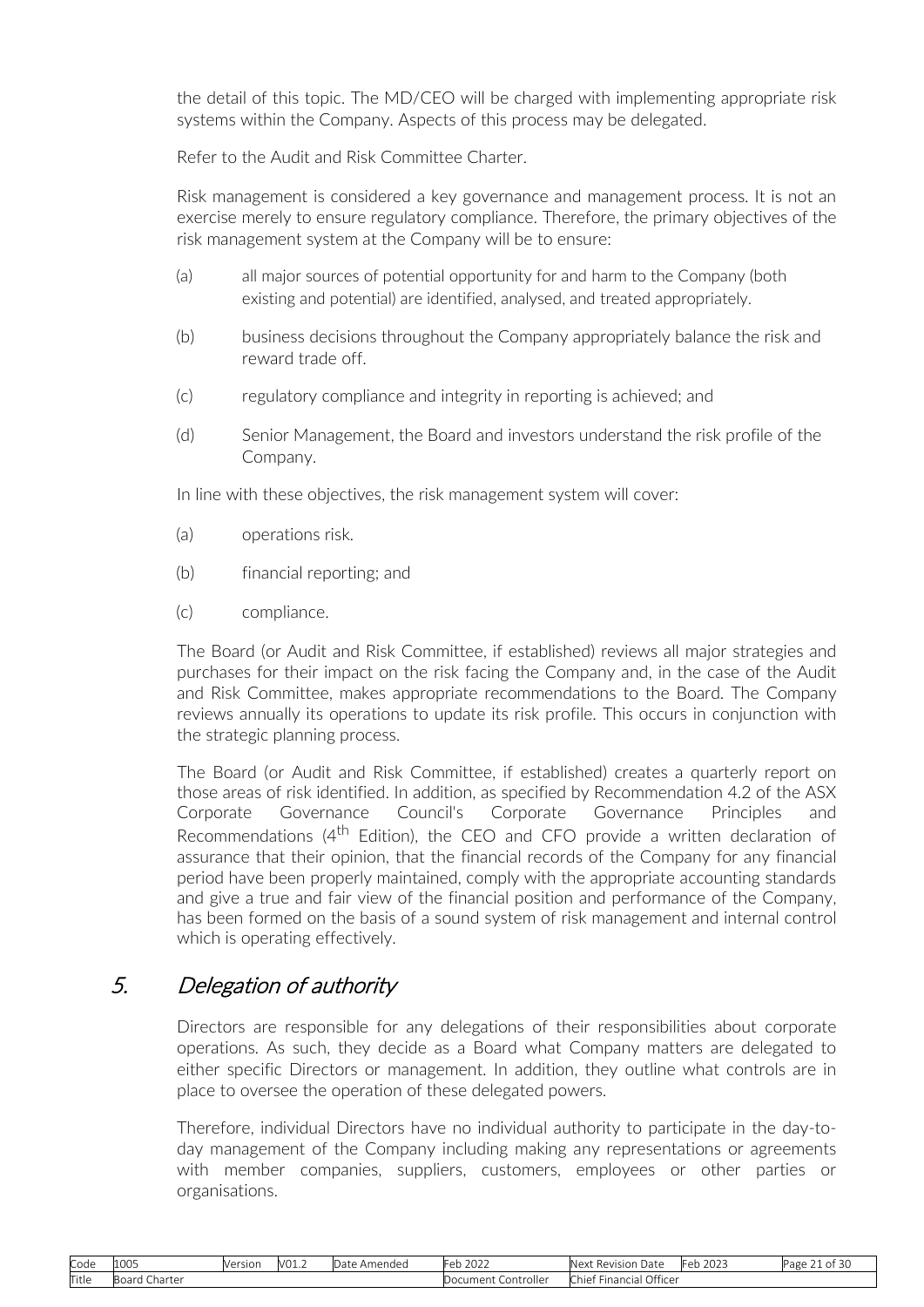<span id="page-21-0"></span>The exception to this principle occurs where the Board explicitly delegates an authority to the Director individually. Additionally, it is recognised that all Executive Directors will carry significant delegated authority by virtue of their management position.

Similarly, Committees and their members require specific delegations from the Board as a whole and these will be contained in each Committee's respective Terms of Reference.

#### 5.1 General delegations

In general, the Board delegates all powers and authorities required to carry out the Company's business effectively and efficiently. Listed below are the exceptions to these delegations, whereby the Board or appropriate Committee reserves the powers as indicated.

#### 5.2 Decisions requiring Board approval

In addition to those decisions requiring approval pursuant to the respective Committee Charters, the following decisions must be referred to the Board for approval:

- (a) issuing shares of the Company.
- (b) acquiring, selling, or otherwise disposing of property more than the amount set out in the Company's approval matrix.
- (c) founding, acquiring, or selling subsidiaries of or any company within the Company, participating in other companies or dissolving or selling the Company's participation in other companies (including project joint ventures).
- (d) acquiring or selling patent rights, rights in registered trademarks, licences, or other intellectual property rights of the Company.
- (e) founding, dissolving, or relocating branch offices or other offices, plants, and facilities.
- (f) starting new business activities, terminating existing business activities, or initiating major changes to the field of the Company's business activities.
- (g) approving and/or altering the annual business plan (including financial planning) for the Company or any part of the Company.
- (h) taking or granting loans which exceed the amount set out in the Company's approval matrix (including, without limitation, the placing of credit orders, issuing of promissory notes or loans against IOUs).
- (i) granting securities of any type.
- (j) granting loans to Company officers or employees and taking over guarantees for the Company's officers and employees.
- (k) entering into agreements for recurring, voluntary, or additional social benefits, superannuation agreements or agreements for general wage and salary increases.
- (l) determining the total amount of bonuses and gratuities for Company officers and employees.

| Code  | 1000<br>LUUS          | Version | V <sub>01.2</sub> | Amended<br>.)ate | 2022<br>⊢eh i              | $\sim$<br>$\overline{\phantom{a}}$<br>Date<br>Next<br>* Revision | $\sim$ $\sim$ $\sim$<br>⊺∩h<br>ZUZ-<br>$\mathbf{L}$ | $\sim$<br>--<br>Page<br>' of 30 |
|-------|-----------------------|---------|-------------------|------------------|----------------------------|------------------------------------------------------------------|-----------------------------------------------------|---------------------------------|
| Title | .<br>Charter<br>DUCIU |         |                   |                  | <br>Controller<br>Document | Officer<br>$\sim$<br>* Financiai J<br>- hief '                   |                                                     |                                 |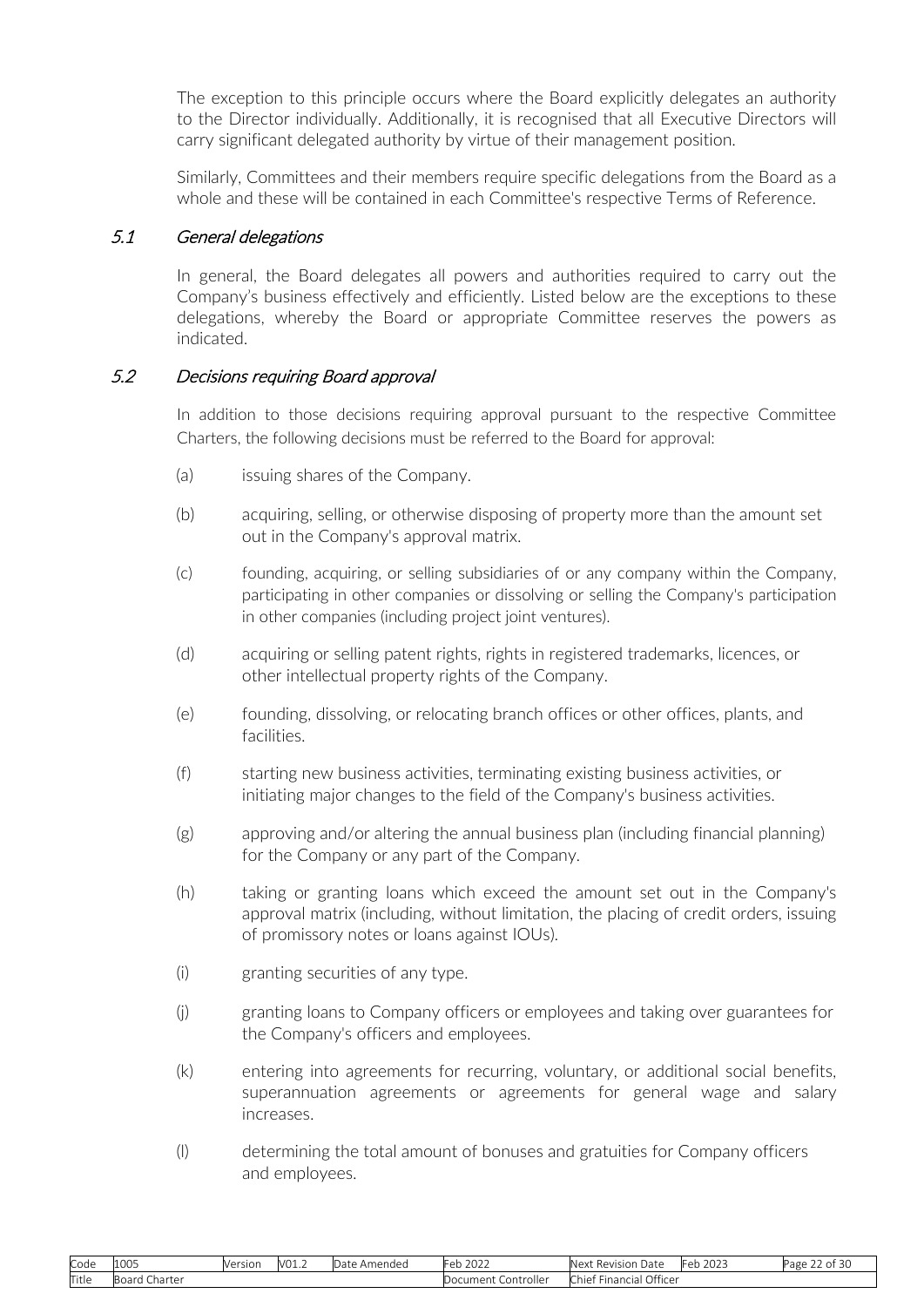- (m) determining the appointment, termination, prolongation of employment or amendment to conditions of employment of members of the Board of Directors; and
- (n) granting or revoking a power of attorney or limited authority to sign and/or act on behalf of the Company.

# PART D – CONTINUING IMPROVEMENT

## <span id="page-22-0"></span>1. Director protection

### 1.1 Information seeking protocol

Directors will adhere to the following protocol when seeking information:

- (a) approach the MD/CEO/Company Secretary to request the required data.
- (b) if the data is not forthcoming, approach the Chair; and
- (c) if the information is still not forthcoming, write a letter to all Board members and the CEO detailing the information that is required, purpose of the information, and who the Director intends to approach to obtain the information.

### 1.2 Access to professional advice

A Director of the Company is expected to exercise considered and independent judgment on the matters before them. To discharge this expectation a Director may, from time to time, need to seek independent, expert opinion on matters before them. All Directors have the individual authority to commit the company to up to \$5,000 per annum in professional advice.

Prior to seeking professional advice, a director shall inform the Chair about the nature of the opinion or information sought, the reason for the advice, the terms of reference for the advice and the estimated cost of the advice. Where more than one Director is seeking advice about a single issue, the Chair shall endeavour to coordinate the provision of the advice.

If the cost of professional advice is likely to exceed \$5,000, the Director shall seek authority from the Chair prior to engaging an external expert. The Chair has delegated authority to authorise expenditures up to \$10,000. If the Chair withholds authorisation, the Director has the right to seek authority from the Board at the next Board meeting. If the cost of professional advice is likely to exceed \$10,000, then the Boards approval for the engagement of an external expert is required.

Advice so received should be received on behalf of the Board as a whole.

### 1.3 Access to Board papers

The Directors have the right to access board papers as granted by the Corporations Act. Such access shall be provided on a timely basis.

### 1.4 Insurance

The Company currently holds Directors' and Officers' Insurance Policies. The Company will ensure that all new Directors and Officers are included on the Company's insurance policies. The Company will also review the D&O Insurance Policies on at least an annual basis to ensure that they are sufficient.

| Code  | 100 <sup>r</sup><br>LUU5 | Version | V01.2 | Amended ہ<br>$3 - + -$<br>Jale. | 222<br>Feb 202∠          | $\sim$<br>Next<br>-Revision Date | Feb<br>2023 | $\sim$<br>--<br>Page<br>∠3 of 30 |
|-------|--------------------------|---------|-------|---------------------------------|--------------------------|----------------------------------|-------------|----------------------------------|
| Title | -<br>Charter<br>Board    |         |       |                                 | . Controller<br>Document | Officer<br>Financial<br>chief    |             |                                  |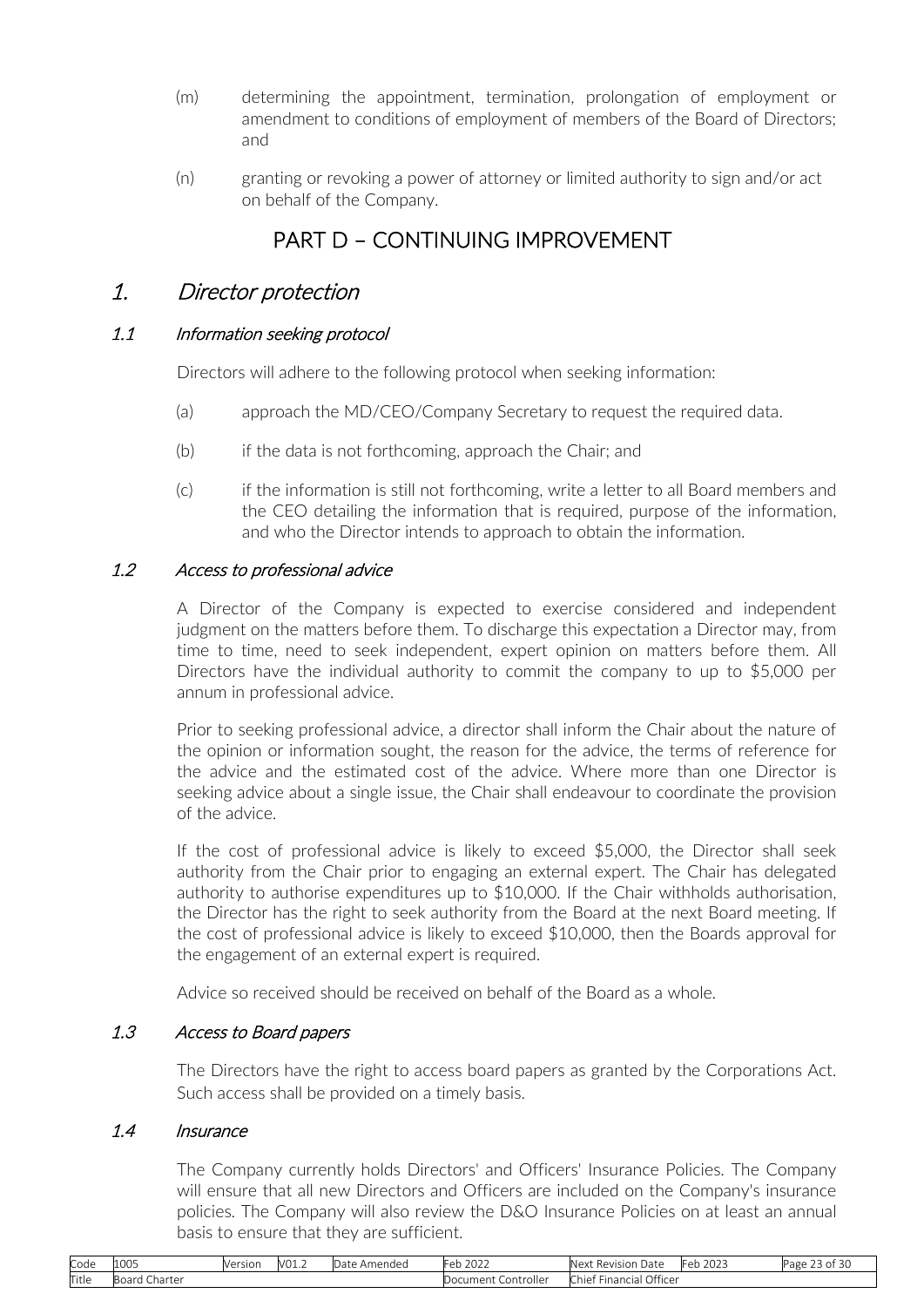# <span id="page-23-0"></span>2. Board and Senior Executive evaluation

## 2.1 Evaluation process

The Board considers the evaluation of its own and senior executive performance as fundamental to establishing a culture of performance and accountability. For further information, refer to the Company's Remuneration and Nomination Committee Charter and Performance Evaluation Policy.

## 2.2 Board and Director evaluations

The Board considers the ongoing development and improvement of its own performance as a critical input to effective governance. As a result, the Board will undertake an evaluation of Board and Director performance.

The review will be based on several goals for the Board and individual Directors that will be established. The goals are based on corporate requirements and any areas for improvement that may be identified. The Board will consider the outcome of such reviews in a dedicated meeting and develop a series of actions and goals to guide improvement. The Chair will provide each Director with confidential feedback on his or her performance. This feedback is used to develop a development plan for each Director. The Board does not endorse the reappointment of a Director who is not satisfactorily performing the role.

The Board (or the Remuneration and Nomination Committee, if established by the Board) will arrange for a performance evaluation of the Board, its Committees and individual Directors to be conducted on a periodic basis.

### 2.3 Board Committee evaluations

Once established, the Board will set several expectations for its Committees. These expectations are to be derived after considering the results of previous reviews if any, an assessment of the Company's current and future needs, and a review of each Committee's Charter or purpose. As a result of a review, the Board may amend or revoke a Committee's Charter.

The Board (or the Remuneration and Nomination Committee, if established by the Board) will review the performance of the Committees and itself against expectations. Based upon the review, individuals and groups will be provided with feedback on their performance. The results of the review will be a key input into the expectations set by the Board.

### 2.4 Senior Executive evaluations

All senior executives at the Company will be subject to an annual performance evaluation. Each year, senior executives (including the CEO) will establish a set of performance targets. These targets are aligned to overall business goals and the Company's requirements of the position. In the case of the CEO, these targets are negotiated between the CEO and the Board and signed off by the whole Board.

An informal assessment of progress is carried out throughout the year. A full evaluation of the executive's performance against the agreed targets takes place annually. This will normally occur in conjunction with goal setting for the coming year. Since the Company is committed to continuous improvement and the development of its people, the results of the evaluation form the basis of the executive's development plan. Performance pay components of executives' packages are dependent on the outcome of the evaluation.

| Code  | 1005                                  | Version | V01.7 | Amended<br>Date. | $\sim$ $\sim$ $\sim$<br>⊦eb<br>ZUZZ | .Next<br>$D$ <sup>0</sup> $n$ $n$ $n$<br>Date<br>. Re<br>. וטוצי׳ | $\sim$ $\sim$ $\sim$ $\sim$<br>- Ar<br>2023<br>$\mathbf{L}$ | $\sim$<br>Page<br>74 C<br>ЭU. |
|-------|---------------------------------------|---------|-------|------------------|-------------------------------------|-------------------------------------------------------------------|-------------------------------------------------------------|-------------------------------|
| Title | $\mathsf{D}$<br>-<br>Charter<br>Board |         |       |                  | Controller<br>')ocument             | $\bigcap_{i=1}^{n}$<br>-<br>Financial '<br>.:hie†<br>UTTICE       |                                                             |                               |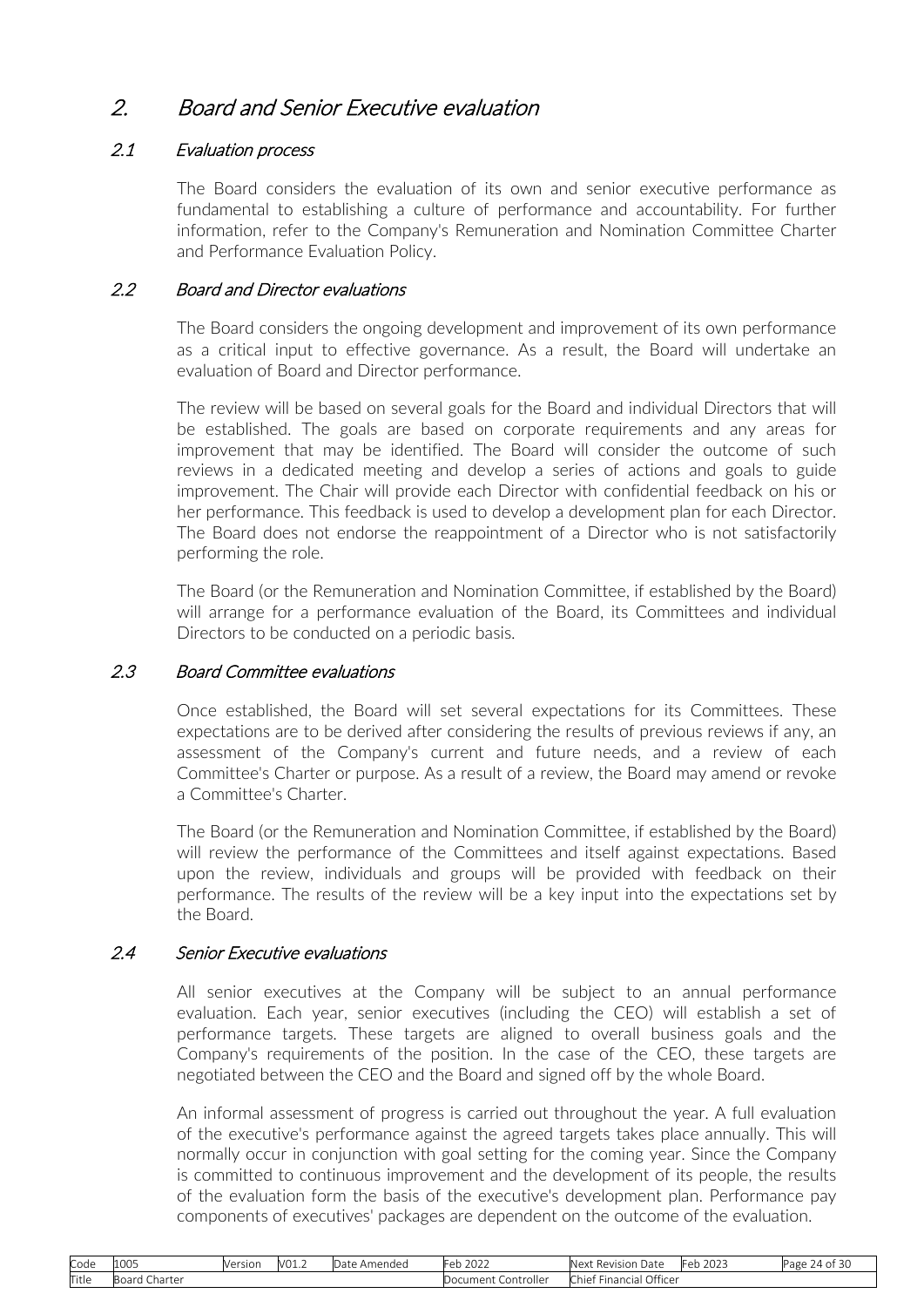# <span id="page-24-0"></span>3. Executive Director remuneration

## 3.1 Composition

Remuneration packages for Executive Directors and other senior executives include an appropriate balance of fixed remuneration and performance-based remuneration.

For further details in relation to the role of Executive Directors, see Annexure B.

## 3.2 Fixed remuneration

Fixed remuneration is reasonable and fair, considering the Company's obligations at law and labour market conditions, and is relative to the scale of the Company's business. It reflects core performance requirements and expectations.

For further details in relation to the fixed remuneration of the Executive Directors, see Annexure B.

## 3.3 Performance-based remuneration

Performance-based remuneration should be linked to clearly specified performance targets. These targets should be aligned to the Company's short, medium, and long-term performance objectives and should be consistent with the Company's purpose, strategic goals, risk appetite and Statement of Values. Discretion is retained where appropriate to prevent performance-based remuneration rewarding conduct that is contrary to the Company's values or risk appetite.

For further details in relation to the receipt of performance-based remuneration by Executive Directors, see Annexure B.

### 3.4 Equity-based remuneration

The Company strives to have a well-designed equity-based remuneration, including options or performance rights, which can be an effective form of remuneration, especially when linked to hurdles that are aligned to the Company's short, medium, or longer -term performance objectives. The Company takes care in the design of equity-based remuneration schemes to ensure that they do not lead to "short-termism" on the part of senior executives or the taking of undue risks.

For further details in relation to the equity-based remuneration for Executive Directors, see Annexure B.

### 3.5 Termination and other benefits

Termination payments, if any, for senior executives are agreed in advance and the agreement clearly addresses what will happen in the case of early termination. There is no payment for removal for misconduct.

For further details in relation to the termination benefits of Executive Directors, see Annexure B.

## <span id="page-24-1"></span>4. Non-Executive Director remuneration

### 4.1 Composition

| Code  | 1005   | __<br>Version | V01.7 | Amended<br>Jdl | Feb<br>$\sim$ $\sim$ $\sim$<br>2022 | Next<br>Date<br>. Revision    | 0.2021<br>⊩≏⊳ | --<br>∽<br>Page<br>ot 30 |
|-------|--------|---------------|-------|----------------|-------------------------------------|-------------------------------|---------------|--------------------------|
| Title | narte. |               |       |                | Controller<br>uocument 1            | Officer<br>Financial<br>:hief |               |                          |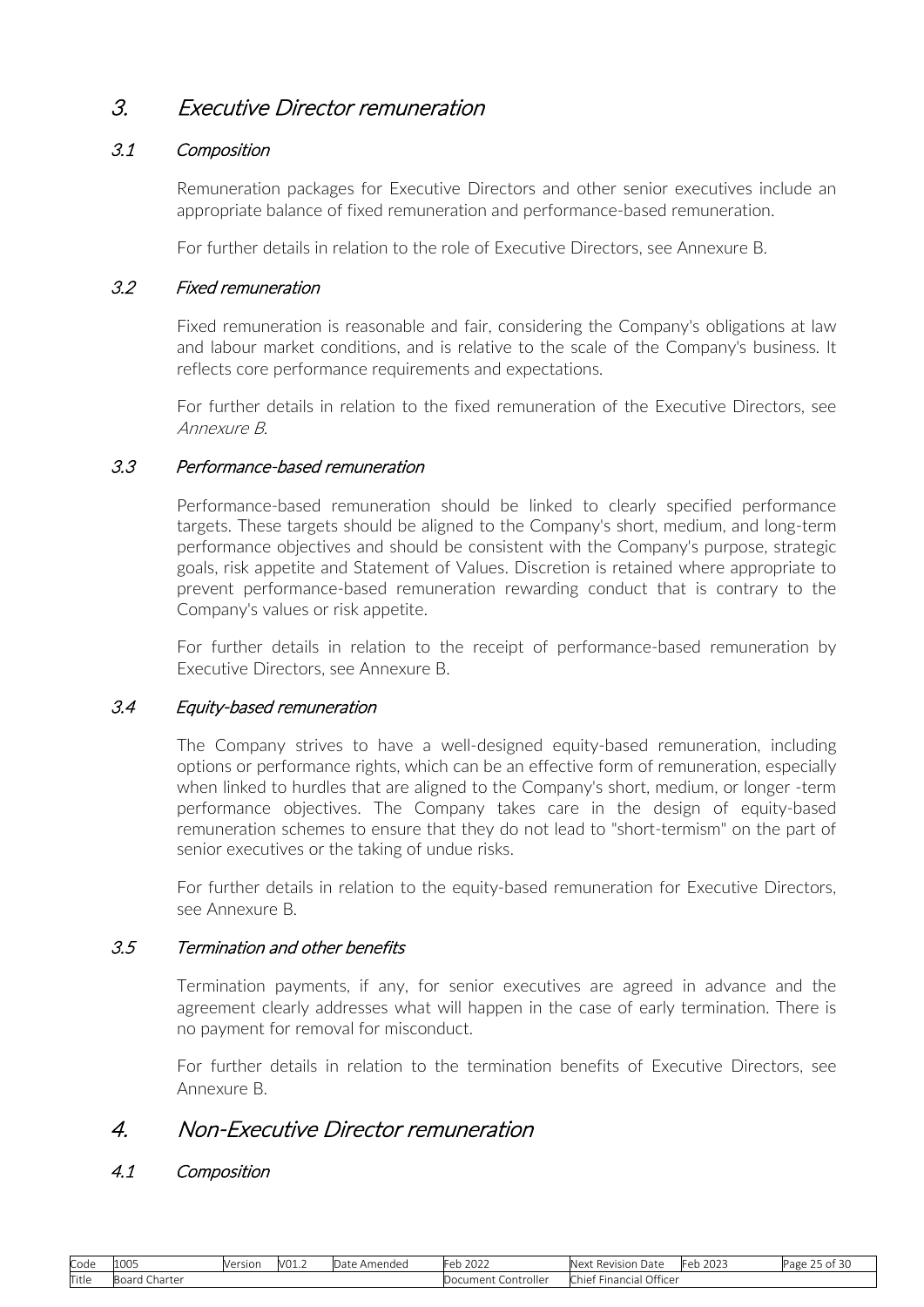Non-Executive Directors are remunerated by way of cash fees, superannuation contributions and non-cash benefits in lieu of fees (such as salary sacrifice into superannuation or equity).

#### 4.2 Fixed remuneration

Levels of fixed remuneration for Non-Executive Directors reflect the time commitment and responsibilities of the role.

Non-Executive Directors are paid their fees out of the maximum aggregate amount approved by shareholders for the remuneration of Non-Executive Directors. The sum each Non- Executive Director is paid is determined by the Board from time to time. Additional fees can be paid for participation on Board Committees; however, the total fees paid to Non-Executive Directors, including fees paid for participation on Board Committees, are kept within the total amount approved by shareholders.

#### 4.<sup>3</sup> Performance-based bonus

Non- executive Directors do not receive performance-based remuneration as it may lead to bias in their decision-making and compromise their objectivity.

The Company's Non-Executive Directors do not receive performance-based bonuses.

#### 4.4 Equity-based remuneration

It is generally acceptable for Non-Executive Directors to receive securities as part of their remuneration to align their interests with the interests of other security holders. However, Non-Executive Directors generally should not receive options with performance hurdles attached or performance rights as part of their remuneration as it may lead to bias in their decision-making and compromise their objectivity.

The Company's Non- Executive Directors cannot choose to receive shares in the Company as part of their remuneration instead of receiving cash and may not participate in equity schemes of the Company, such as option schemes, that are designed to encourage enhanced performance of the participant.

#### 4.5 Superannuation benefits

Non-Executive Directors should not be provided with retirement benefits other than superannuation.

The Company's Non-Executive Directors are entitled to statutory superannuation.

## 5. Director development

The Company is committed to continuing development of its Directors and executives. In line with this commitment, there is an expectation that all Directors and the CEO will commit to at least 2 days of professional development each year. The Board allocates an annual budget of \$5,000 per Director to encourage Directors to participate in training and development programs. Any Director wishing to undertake either specific directorial training or personal development courses is expected to approach.

| Code  | 1005            | Version | V01.2 | Amended<br>$\sim$<br>Dale | $\sim$ $\sim$ $\sim$<br>$\sim$<br>ZUZZ | Next <b>h</b><br>-<br>Revision<br>Date                                                   | $\sim$ $\sim$ $\sim$<br>$  -$<br>ZUZJ<br>◡◡ | --<br>$\sim$<br>Page<br>u su<br>. |
|-------|-----------------|---------|-------|---------------------------|----------------------------------------|------------------------------------------------------------------------------------------|---------------------------------------------|-----------------------------------|
| Title | - Board Charter |         |       |                           | Controller<br>ument '                  | <b>COLUM</b><br>Office <sup>®</sup><br>$\sim$<br>$\cdot$ Financis<br>-nief<br>шан<br>. U |                                             |                                   |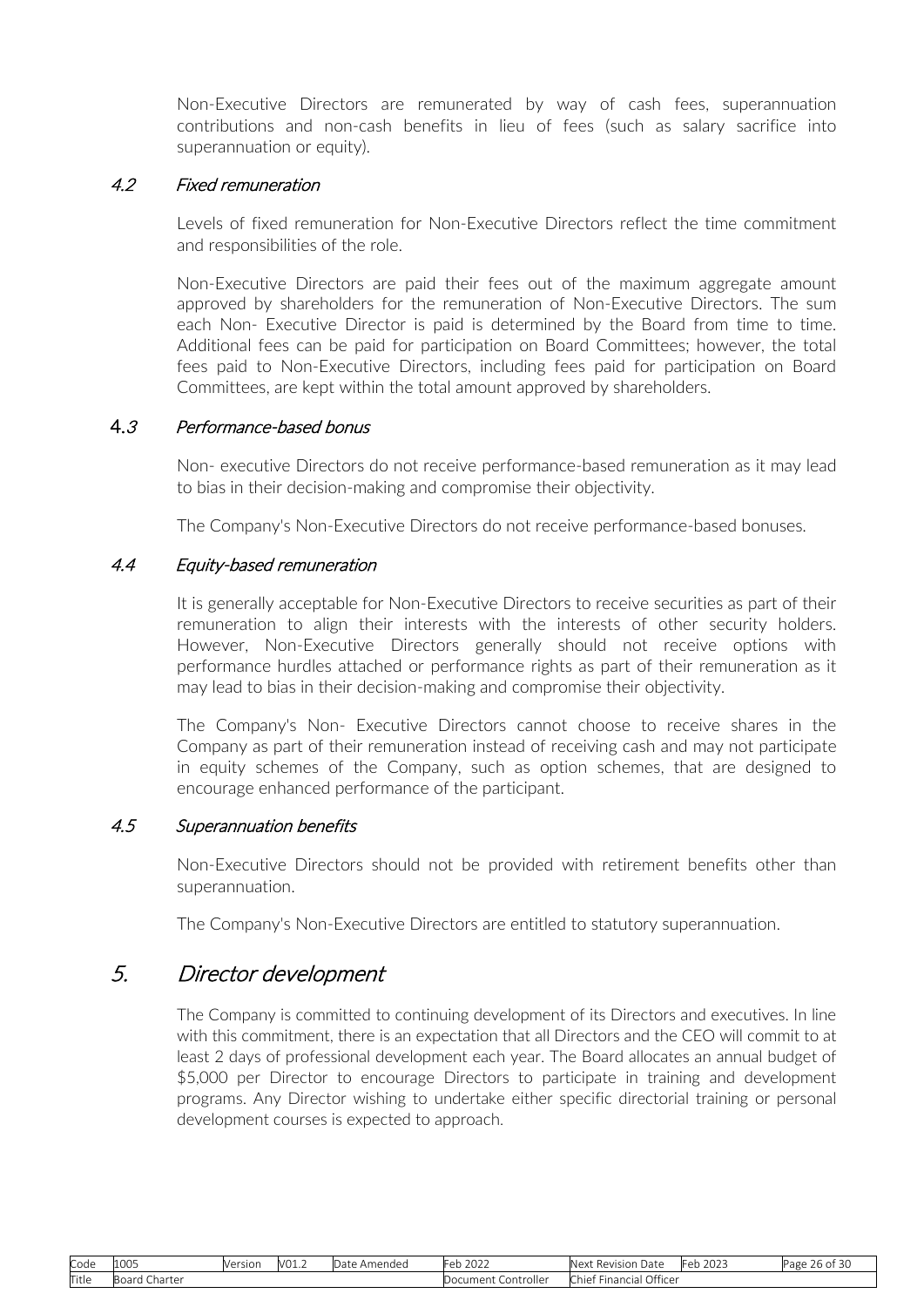<span id="page-26-0"></span>the Chair for approval of the proposed course. Development may be in both governance and governance processes or in the Company's industry.

The Board will also undertake periodic reviews to identify whether there is a need for existing Directors to undertake further professional development.

## 6. Director induction

New directors will undergo an induction process in which they will be given a full briefing on the Company. This will include meeting with key executives, tours of the premises, an induction package, and presentations. Information conveyed to the new Director will include:

- (a) details of the roles and responsibilities of a Director with an outline of the qualities required to be a successful Director;
- (b) formal policies on Director appointment as well as conduct and contribution expectations;
- (c) details of all relevant legal requirements;
- (d) access to a copy of the Board Charter, Statement of Values, Code of Conduct, and other Company corporate governance policies and charters.
- (e) guidelines on how the Board processes function;
- (f) details of past, recent, and likely future developments relating to the Board including anticipated regulatory changes.
- (g) details of key accounting matters and an outline of the responsibilities of Directors in relation to the Company's financial statements;
- (h) background information on and contact information for key people in the organisation including an outline of their roles and capabilities;
- (i) an analysis of the Company including:
	- (i) core competencies of the Company;
	- (ii) an industry background briefing;
	- (iii) a recent competitor analysis;
	- (iv) details of past financial performance;
	- (v) current financial structure; and
	- (vi) any other important operating information;
- (j) a synopsis of the current strategic direction of the Company including a copy of the current strategic plan and annual budget;
- (k) access to a copy of the Constitution of the Company; and
- (l) Directors Deed of Indemnity and Right of Access to Documents, if applicable.

| Code  | 1005                         | Version | V <sub>01.2</sub> | Amended<br>Date. | 2022<br>⊩eb<br>ZUZZ      | Next<br>Revision<br>Date                       | $\sim$ $\sim$ $\sim$<br>Feb<br>2023 | --<br>Page<br>U.<br>ΩL |
|-------|------------------------------|---------|-------------------|------------------|--------------------------|------------------------------------------------|-------------------------------------|------------------------|
| Title | ⊪R∩ard<br>Charter<br>ibuai u |         |                   |                  | Document<br>. Controller | Office <sup>®</sup><br>Chief<br>.<br>Financial |                                     |                        |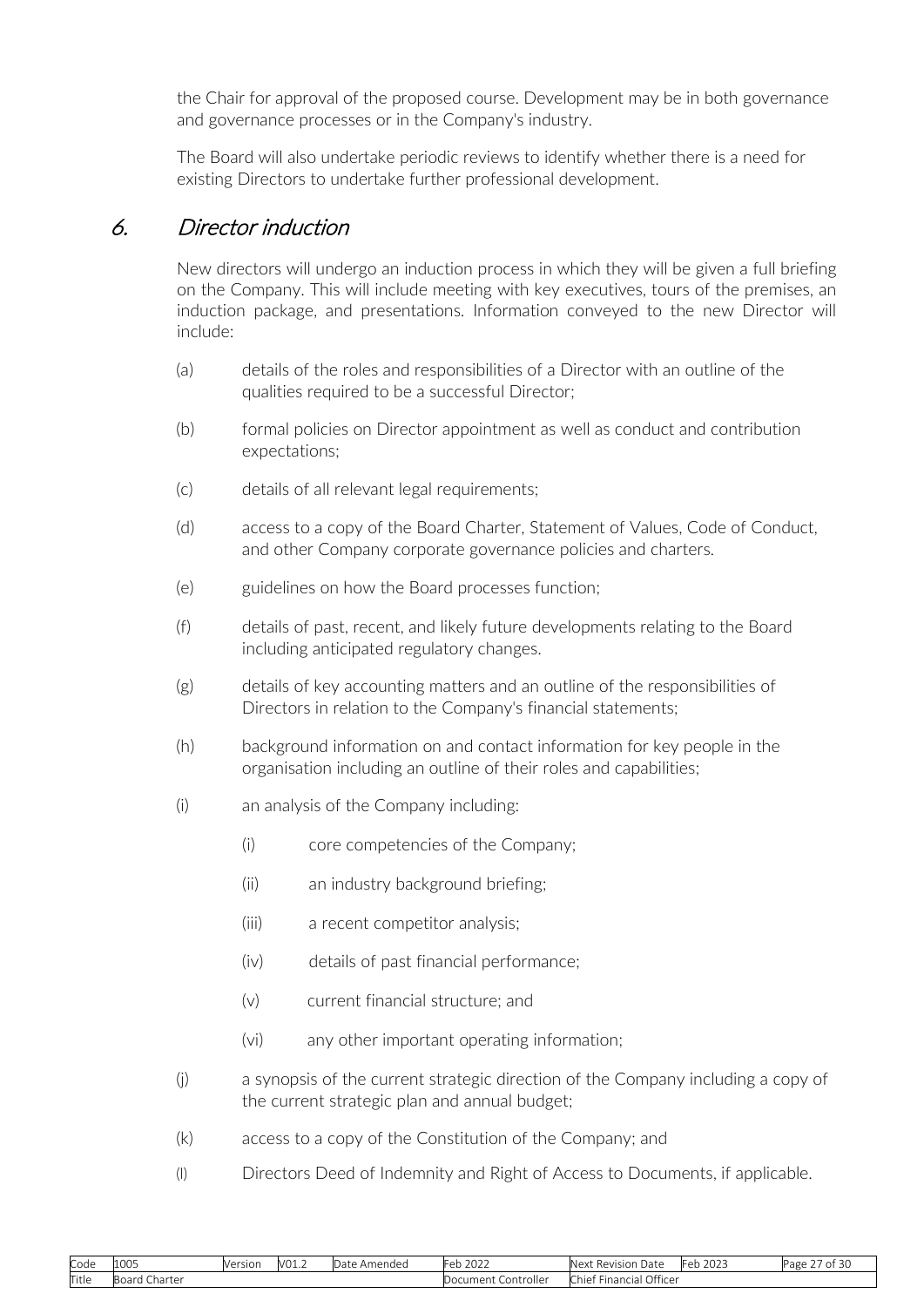# Annexure A – Definition of Independence

<span id="page-27-0"></span>The Board considers the relationships which may affect independence are as set out in Box 2.3 of the ASX Corporate Governance Council's Corporate Governance Principles and Recommendations (4th Edition) . A Director will generally be considered independent if he or she is a Non-Executive Director (i.e., is not a member of management) and:

- 1. is not, and has not within the last 3 years been:
	- (a) employed in an executive capacity by the Company or any of its child entities.
	- (b) the holder of more than 5% of the voting shares of the Company.
	- (c) an officer, employee, or representative of, or professional advisor to, a shareholder holding more than 5% of the voting shares of the Company; or
	- (d) in a material business relationship (e.g., as a supplier, professional advisor, consultant, or customer) with the Company or any of its child entities, or an officer of, or otherwise associated with, someone with such a relationship.
- 2. has not received performance-based remuneration (including options or performance rights) from, or participated in an employee incentive scheme of, the Company.
- 3. has no close family ties with any person who falls within any of the categories described above; and
- 4. has not been a Director of the Company for such a period that his or her independence from management and substantial holders may have been compromised.

In each case, the materiality of the interest, position, association, or relationship needs to be assessed by the Board to determine whether it might interfere, or might reasonably be seen to interfere, with the Director's capacity to bring an independent judgement to bear on issues before the Board and to act in the best interests of the Company rather than in the interests of an individual security holder or other party.

The Board notes that the mere fact that a Director has served on the Board for a substantial period does not mean that the Director has become too close to management or a substantial holder to be considered independent.

| Code  | 1000<br>LUUJ     | Version | 101<br>'V∪⊥.∠ | Jate<br>Amended | $\cap$<br>$\sim$<br>ZUZZ | <b>Nex</b><br>Revision<br>Date       | . .<br>$\sim$ $\sim$ $\sim$<br>lFeb<br>2023 | $\sim$ $\sim$<br>$\sim$<br>Page<br>וכו וט |
|-------|------------------|---------|---------------|-----------------|--------------------------|--------------------------------------|---------------------------------------------|-------------------------------------------|
| Title | Charter<br>Board |         |               |                 | Controller<br>)ocument   | Officer<br>Financial<br><b>Chief</b> |                                             |                                           |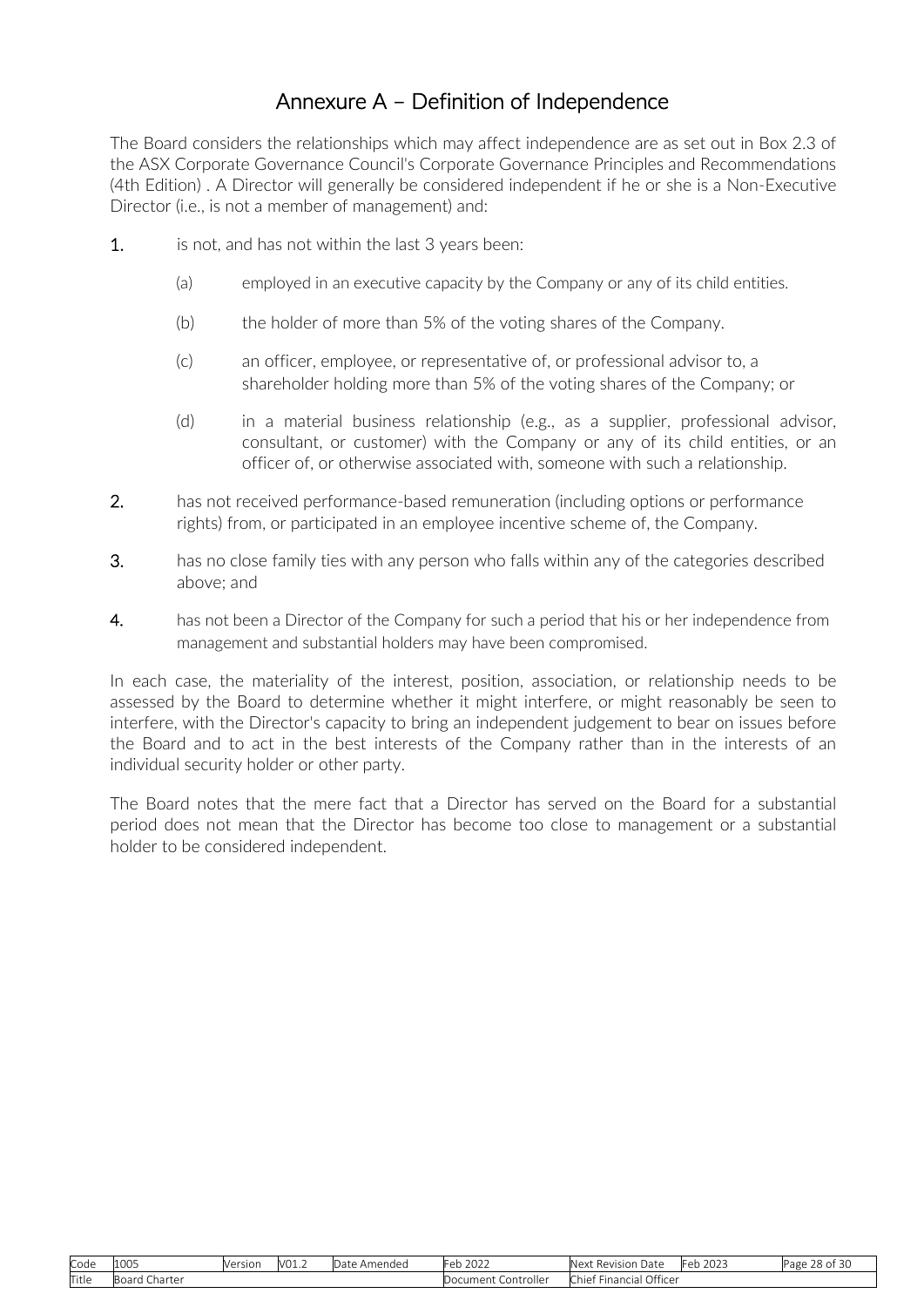# Annexure B – Further Executive Director remuneration details

## <span id="page-28-0"></span>1. Composition

There is one Executive Director currently on the Board. The following are summaries of their roles:

(a) Managing Director

Refer to Part A clause [6 f](#page-13-0)or the role of the MD/CEO.

## 2. Fixed remuneration details including termination and other benefits

- (a) An Executive Services Agreement has been entered into between the Company and Executive Director Robert Graham. Under the terms of the contract:
	- (i) Robert Graham was appointed as MD/CEO.
	- (ii) Robert Graham, working in a full-time capacity, will be paid a remuneration package comprising a base salary plus statutory superannuation. Full details are set out in the annual report each year.
	- (iii) under the general termination of employment provision, either party may terminate the contract by the giving of three months' notice.
	- (iv) the Company may terminate the contract by not less than one months' notice in writing if the Executive becomes incapacitated by illness or accident for an accumulated period of three months; and
	- $(v)$  the Company may terminate the contract at any time without notice if serious misconduct has occurred. On termination without cause, the Executive is not entitled to any payment.

## 3. Performance-based remuneration

To align with market practices of peer companies and to provide a competitive total remuneration package, the Board introduced a short-term incentive (STI) plan to motivate and reward executives for the achievement of key strategic goals in the 2017 and subsequent financial year.

The quantum offered under the plan is expressed as a set percentage of base salary, with executives' performance assessed against metrics contained within a weighted scorecard over a 12-month period.

The STI plan provides rewards where significant outperformance is achieved with any payouts earned being made in cash and will be capped to avoid excessive risk-taking behaviour. The metrics are specific and measurable. The payouts will be made after the approval of the financial statements by the Board to ensure that any changes in financial or operational information are notified to the Board prior to the cash payment.

Metrics within the weighted scorecard were cascaded from the organisational strategy and fall within the following key focus areas:

(a) Corporate goals

| Code  | 1005                        | Version | V <sub>01.2</sub> | Amended<br>Date. | 202<br>+eb<br>ZUZZ       | Next Revision<br>Date.                 | $\sim$ $\sim$ $\sim$<br>+eb<br>2023 | $\sim$<br><sup>o</sup> age<br>. <b>.</b><br>$\cup$ |
|-------|-----------------------------|---------|-------------------|------------------|--------------------------|----------------------------------------|-------------------------------------|----------------------------------------------------|
| Title | $-0.0$<br>Charter<br>iboard |         |                   |                  | . Controller<br>Document | Office<br>-<br>-<br>Financial<br>Chief |                                     |                                                    |